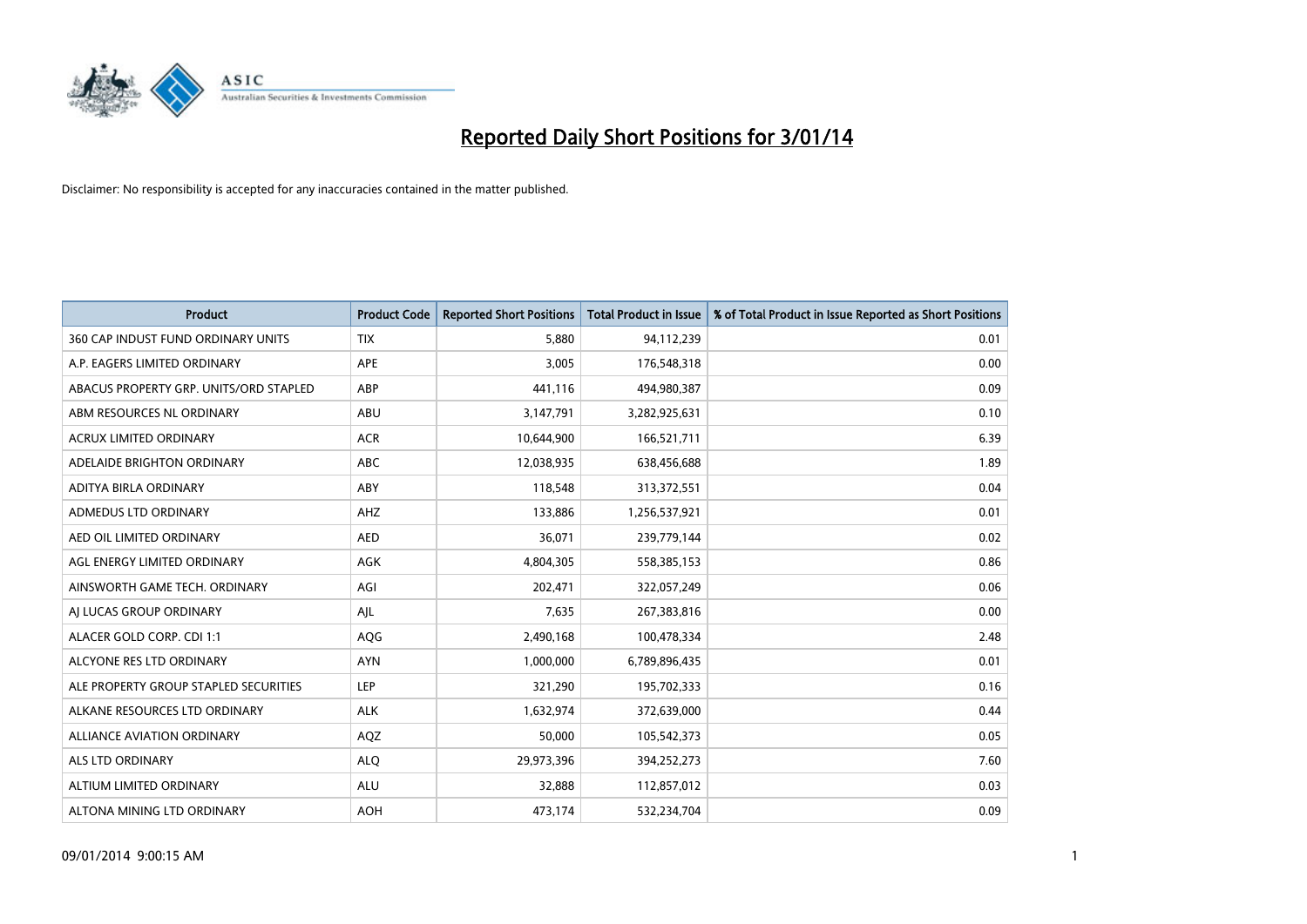

| <b>Product</b>                          | <b>Product Code</b> | <b>Reported Short Positions</b> | <b>Total Product in Issue</b> | % of Total Product in Issue Reported as Short Positions |
|-----------------------------------------|---------------------|---------------------------------|-------------------------------|---------------------------------------------------------|
| ALUMINA LIMITED ORDINARY                | <b>AWC</b>          | 169,012,276                     | 2,806,225,615                 | 6.02                                                    |
| AMALGAMATED HOLDINGS ORDINARY           | <b>AHD</b>          | 45,448                          | 157,821,632                   | 0.03                                                    |
| AMCOM TELECOMM, ORDINARY                | <b>AMM</b>          | 1,224,121                       | 244,557,101                   | 0.50                                                    |
| AMCOR LIMITED ORDINARY                  | <b>AMC</b>          | 3,111,983                       | 1,206,684,923                 | 0.26                                                    |
| AMP LIMITED ORDINARY                    | AMP                 | 27,846,312                      | 2,957,737,964                 | 0.94                                                    |
| AMPELLA MINING ORDINARY                 | <b>AMX</b>          | 2,519                           | 248,000,493                   | 0.00                                                    |
| ANSELL LIMITED ORDINARY                 | <b>ANN</b>          | 4,102,742                       | 152,762,142                   | 2.69                                                    |
| ANTARES ENERGY LTD ORDINARY             | <b>AZZ</b>          | 184,205                         | 255,000,000                   | 0.07                                                    |
| ANZ BANKING GRP LTD ORDINARY            | ANZ                 | 7,614,037                       | 2,744,074,473                 | 0.28                                                    |
| APA GROUP STAPLED SECURITIES            | APA                 | 14,309,192                      | 835,750,807                   | 1.71                                                    |
| APN NEWS & MEDIA ORDINARY               | <b>APN</b>          | 15,435,023                      | 661,526,586                   | 2.33                                                    |
| AQUARIUS PLATINUM. ORDINARY             | <b>AQP</b>          | 6,553,645                       | 487,605,536                   | 1.34                                                    |
| AQUILA RESOURCES ORDINARY               | <b>AQA</b>          | 12,125,694                      | 411,804,442                   | 2.94                                                    |
| ARAFURA RESOURCE LTD ORDINARY           | <b>ARU</b>          | 46,367                          | 441,270,644                   | 0.01                                                    |
| ARB CORPORATION ORDINARY                | ARP                 | 1,734,019                       | 72,481,302                    | 2.39                                                    |
| ARDENT LEISURE GROUP STAPLED SECURITIES | AAD                 | 2,172,751                       | 405,055,708                   | 0.54                                                    |
| ARENA GROUP ORDINARY UNITS              | <b>ARF</b>          | 11,904                          | 211,495,653                   | 0.01                                                    |
| ARISTOCRAT LEISURE ORDINARY             | <b>ALL</b>          | 7,926,454                       | 551,418,047                   | 1.44                                                    |
| ARRIUM LTD ORDINARY                     | ARI                 | 15,048,328                      | 1,361,469,008                 | 1.11                                                    |
| ASCIANO LIMITED ORDINARY                | <b>AIO</b>          | 7,296,516                       | 975,385,664                   | 0.75                                                    |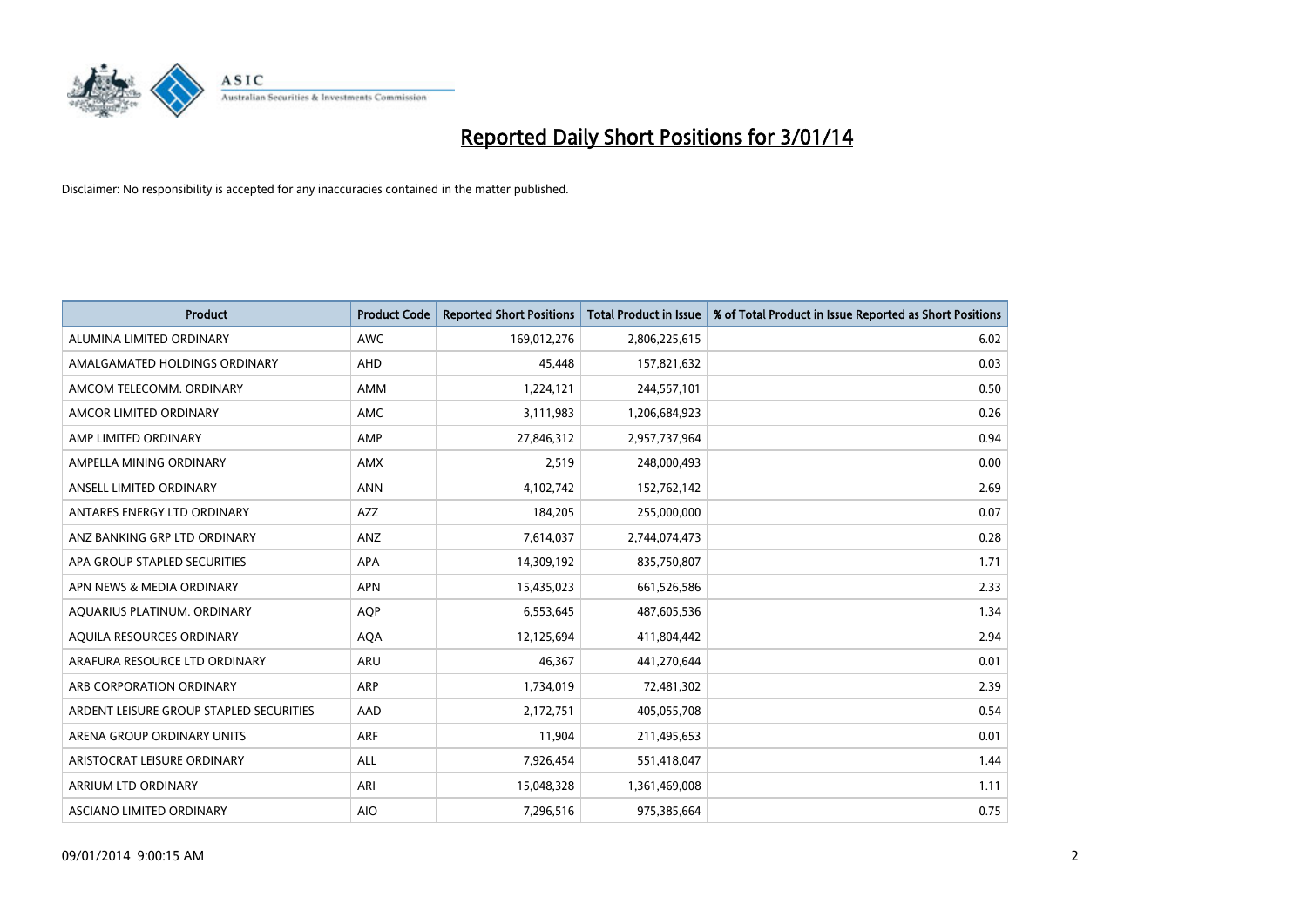

| Product                                   | <b>Product Code</b> | <b>Reported Short Positions</b> | <b>Total Product in Issue</b> | % of Total Product in Issue Reported as Short Positions |
|-------------------------------------------|---------------------|---------------------------------|-------------------------------|---------------------------------------------------------|
| ASG GROUP LIMITED ORDINARY                | <b>ASZ</b>          | 885,882                         | 206,720,839                   | 0.43                                                    |
| ASPEN GROUP ORD/UNITS STAPLED             | <b>APZ</b>          | 73,345                          | 119,946,366                   | 0.06                                                    |
| ASTRO JAP PROP GROUP STAPLED US PROHIBIT. | AJA                 | 5,581                           | 67,211,752                    | 0.01                                                    |
| ASX LIMITED ORDINARY                      | ASX                 | 3,334,610                       | 193,595,162                   | 1.72                                                    |
| ATLANTIC LIMITED ORDINARY                 | ATI                 | 50,000                          | 154,757,339                   | 0.03                                                    |
| ATLAS IRON LIMITED ORDINARY               | <b>AGO</b>          | 67,690,628                      | 915,496,158                   | 7.39                                                    |
| AUCKLAND INTERNATION ORDINARY             | <b>AIA</b>          | 747                             | 1,322,564,489                 | 0.00                                                    |
| AURIZON HOLDINGS LTD ORDINARY             | AZJ                 | 49,189,657                      | 2,137,284,503                 | 2.30                                                    |
| <b>AURORA OIL &amp; GAS ORDINARY</b>      | <b>AUT</b>          | 6,233,765                       | 448,785,778                   | 1.39                                                    |
| AUSDRILL LIMITED ORDINARY                 | ASL                 | 23,507,253                      | 312,277,224                   | 7.53                                                    |
| AUSENCO LIMITED ORDINARY                  | AAX                 | 814,937                         | 168,449,799                   | 0.48                                                    |
| <b>AUSTAL LIMITED ORDINARY</b>            | ASB                 | 420,258                         | 346,379,377                   | 0.12                                                    |
| AUSTBROKERS HOLDINGS ORDINARY             | <b>AUB</b>          | 9,226                           | 59,642,171                    | 0.02                                                    |
| AUSTIN ENGINEERING ORDINARY               | ANG                 | 344,924                         | 82,539,403                    | 0.42                                                    |
| AUSTRALAND PROPERTY STAPLED SECURITY      | <b>ALZ</b>          | 3,213,323                       | 578,324,670                   | 0.56                                                    |
| AUSTRALIAN AGRICULT, ORDINARY             | AAC                 | 3,866,399                       | 532,294,404                   | 0.73                                                    |
| <b>AUSTRALIAN EDUCATION UNITS</b>         | <b>AEU</b>          | 3,623                           | 205,069,661                   | 0.00                                                    |
| AUSTRALIAN INFR LTD ORDINARY              | <b>AIX</b>          | 563,608                         | 620,733,944                   | 0.09                                                    |
| AUSTRALIAN PHARM, ORDINARY                | API                 | 9,578,526                       | 488,115,883                   | 1.96                                                    |
| AUTOMOTIVE HOLDINGS ORDINARY              | <b>AHE</b>          | 419,657                         | 260,579,682                   | 0.16                                                    |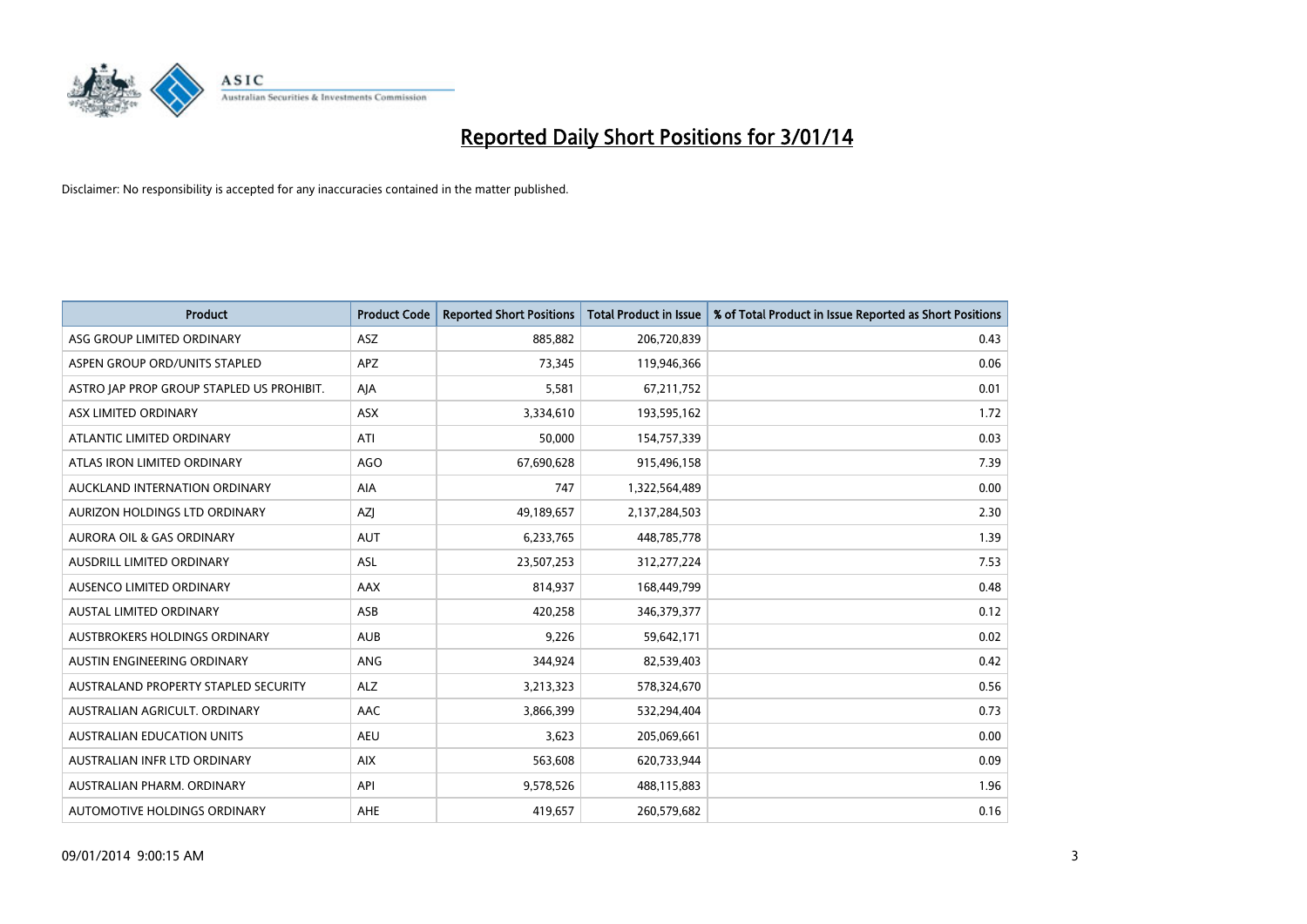

| <b>Product</b>                                | <b>Product Code</b> | <b>Reported Short Positions</b> | <b>Total Product in Issue</b> | % of Total Product in Issue Reported as Short Positions |
|-----------------------------------------------|---------------------|---------------------------------|-------------------------------|---------------------------------------------------------|
| AVEO GROUP STAPLED SECURITIES                 | <b>AOG</b>          | 14,529,106                      | 500,111,460                   | 2.91                                                    |
| AVIENNINGS LIMITED ORDINARY                   | <b>AVJ</b>          | 69,999                          | 384,423,851                   | 0.02                                                    |
| AWE LIMITED ORDINARY                          | <b>AWE</b>          | 955,081                         | 522,116,985                   | 0.18                                                    |
| AZONTO PET LTD ORDINARY                       | <b>APY</b>          | 41                              | 1,155,765,100                 | 0.00                                                    |
| <b>BANDANNA ENERGY ORDINARY</b>               | <b>BND</b>          | 21,538,565                      | 528,481,199                   | 4.08                                                    |
| BANK OF QUEENSLAND. ORDINARY                  | <b>BOO</b>          | 5,284,389                       | 322,566,581                   | 1.64                                                    |
| <b>BASE RES LIMITED ORDINARY</b>              | <b>BSE</b>          | 7,015,296                       | 561,840,029                   | 1.25                                                    |
| BATHURST RES LTD. ORDINARY                    | <b>BRL</b>          | 11,237,122                      | 821,457,725                   | 1.37                                                    |
| <b>BC IRON LIMITED ORDINARY</b>               | <b>BCI</b>          | 1,055,129                       | 123,928,630                   | 0.85                                                    |
| BEACH ENERGY LIMITED ORDINARY                 | <b>BPT</b>          | 19,499,374                      | 1,278,348,742                 | 1.53                                                    |
| BEADELL RESOURCE LTD ORDINARY                 | <b>BDR</b>          | 31,852,879                      | 790,727,280                   | 4.03                                                    |
| <b>BEGA CHEESE LTD ORDINARY</b>               | <b>BGA</b>          | 89,443                          | 152,245,802                   | 0.06                                                    |
| BENDIGO AND ADELAIDE ORDINARY                 | <b>BEN</b>          | 13,240,555                      | 409,977,183                   | 3.23                                                    |
| BENTHAM IMF LTD ORDINARY                      | <b>IMF</b>          | 2,918,707                       | 164,380,143                   | 1.78                                                    |
| BERKELEY RESOURCES ORDINARY                   | <b>BKY</b>          | 89,341                          | 179,393,323                   | 0.05                                                    |
| <b>BHP BILLITON LIMITED ORDINARY</b>          | <b>BHP</b>          | 5,348,370                       | 3,211,691,105                 | 0.17                                                    |
| <b>BILLABONG ORDINARY</b>                     | <b>BBG</b>          | 15,705,060                      | 478,944,292                   | 3.28                                                    |
| <b>BIONOMICS LIMITED ORDINARY</b>             | <b>BNO</b>          | 197,819                         | 412,333,424                   | 0.05                                                    |
| <b>BLACKMORES LIMITED ORDINARY</b>            | <b>BKL</b>          | 25,579                          | 17,046,024                    | 0.15                                                    |
| <b>BLACKTHORN RESOURCES ORD US PROHIBITED</b> | <b>BTR</b>          | 758,569                         | 164,285,950                   | 0.46                                                    |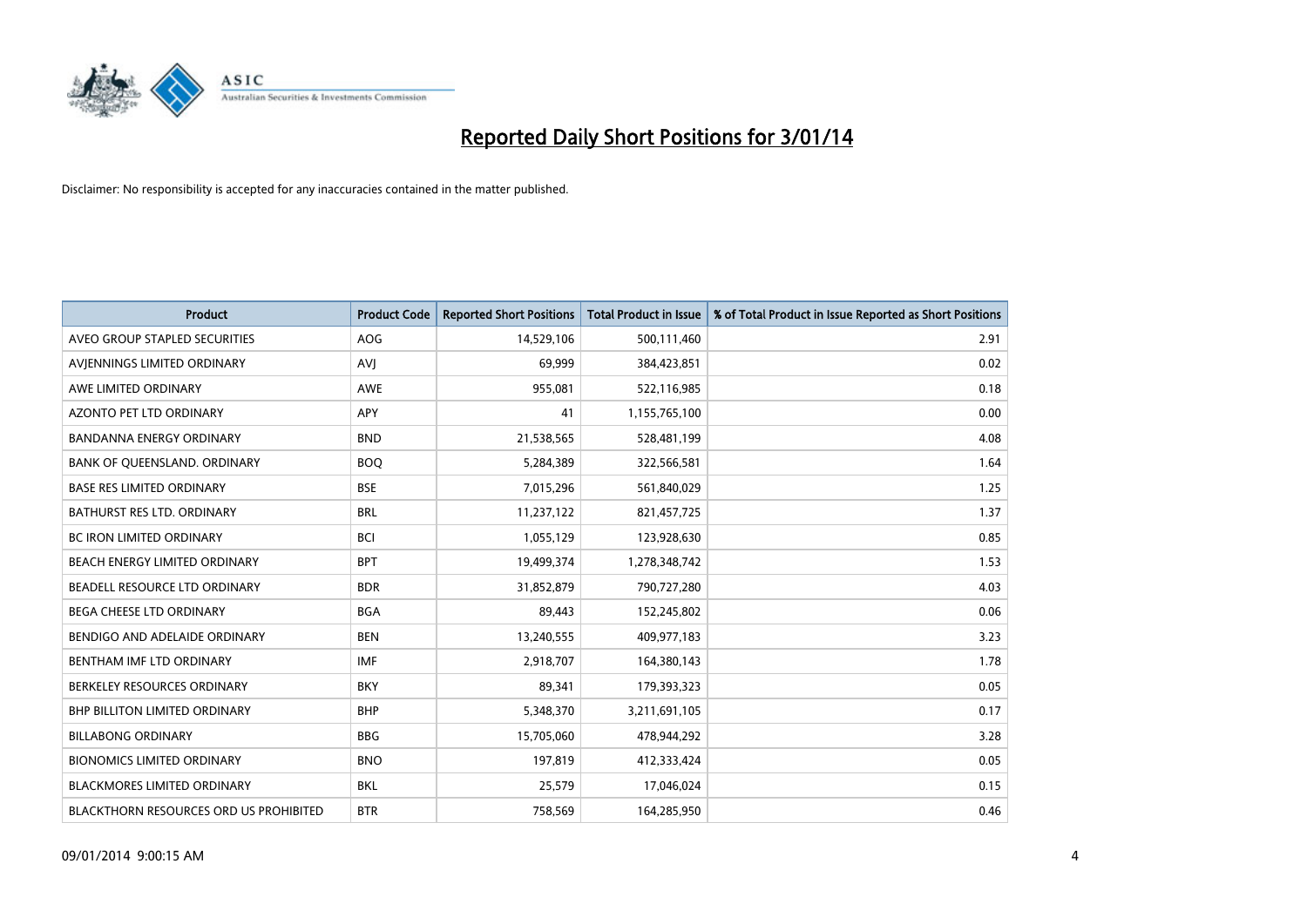

| <b>Product</b>                      | <b>Product Code</b> | <b>Reported Short Positions</b> | Total Product in Issue | % of Total Product in Issue Reported as Short Positions |
|-------------------------------------|---------------------|---------------------------------|------------------------|---------------------------------------------------------|
| <b>BLUESCOPE STEEL LTD ORDINARY</b> | <b>BSL</b>          | 4,558,543                       | 558,733,728            | 0.82                                                    |
| <b>BOART LONGYEAR ORDINARY</b>      | <b>BLY</b>          | 29,262,699                      | 461,163,412            | 6.35                                                    |
| <b>BOOM LOGISTICS ORDINARY</b>      | <b>BOL</b>          | 249,999                         | 474,868,764            | 0.05                                                    |
| BORAL LIMITED, ORDINARY             | <b>BLD</b>          | 46,929,656                      | 778,739,826            | 6.03                                                    |
| <b>BRADKEN LIMITED ORDINARY</b>     | <b>BKN</b>          | 18,597,461                      | 169,240,662            | 10.99                                                   |
| <b>BRAMBLES LIMITED ORDINARY</b>    | <b>BXB</b>          | 1,983,708                       | 1,561,746,239          | 0.13                                                    |
| BREVILLE GROUP LTD ORDINARY         | <b>BRG</b>          | 2,972,447                       | 130,095,322            | 2.28                                                    |
| <b>BRICKWORKS LIMITED ORDINARY</b>  | <b>BKW</b>          | 137,811                         | 148,038,996            | 0.09                                                    |
| BT INVESTMENT MNGMNT ORDINARY       | <b>BTT</b>          | 60,354                          | 282,727,073            | 0.02                                                    |
| <b>BURU ENERGY ORDINARY</b>         | <b>BRU</b>          | 15,216,999                      | 298,505,530            | 5.10                                                    |
| <b>BWP TRUST ORDINARY UNITS</b>     | <b>BWP</b>          | 2,617,265                       | 627,165,919            | 0.42                                                    |
| CABCHARGE AUSTRALIA ORDINARY        | CAB                 | 15,510,969                      | 120,430,683            | 12.88                                                   |
| CALTEX AUSTRALIA ORDINARY           | <b>CTX</b>          | 1,855,491                       | 270,000,000            | 0.69                                                    |
| CAPE LAMBERT RES LTD ORDINARY       | <b>CFE</b>          | 19,764                          | 669,241,942            | 0.00                                                    |
| <b>CARBON ENERGY ORDINARY</b>       | <b>CNX</b>          | 6,799                           | 1,250,097,524          | 0.00                                                    |
| <b>CARDNO LIMITED ORDINARY</b>      | CDD                 | 7,817,195                       | 146,124,588            | 5.35                                                    |
| CARINDALE PROPERTY UNIT             | <b>CDP</b>          | $\mathbf{1}$                    | 70,000,000             | 0.00                                                    |
| CARNARVON PETROLEUM ORDINARY        | <b>CVN</b>          | 734                             | 986,565,952            | 0.00                                                    |
| CARSALES.COM LTD ORDINARY           | <b>CRZ</b>          | 5,480,351                       | 237,773,965            | 2.30                                                    |
| <b>CASH CONVERTERS ORDINARY</b>     | CCV                 | 7,965,560                       | 426,302,767            | 1.87                                                    |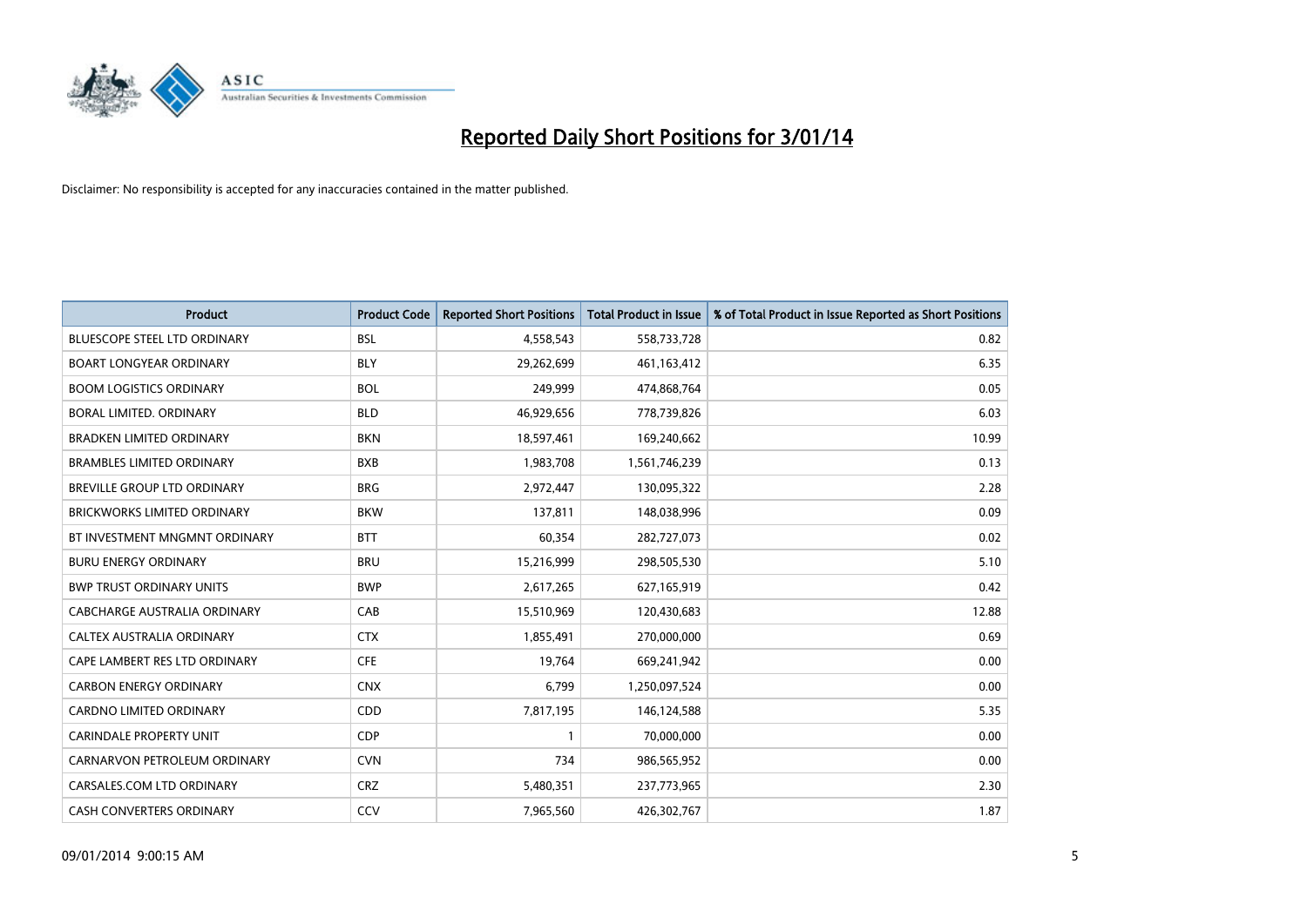

| Product                                 | <b>Product Code</b> | <b>Reported Short Positions</b> | Total Product in Issue | % of Total Product in Issue Reported as Short Positions |
|-----------------------------------------|---------------------|---------------------------------|------------------------|---------------------------------------------------------|
| CEDAR WOODS PROP. ORDINARY              | <b>CWP</b>          | 12,019                          | 73,732,683             | 0.02                                                    |
| CENTRAL PETROLEUM ORDINARY              | <b>CTP</b>          | 363,954                         | 309,219,473            | 0.12                                                    |
| <b>CERAMIC FUEL CELLS ORDINARY</b>      | <b>CFU</b>          | 991,102                         | 1,751,724,324          | 0.06                                                    |
| CFS RETAIL TRUST GRP STAPLED SECURITIES | <b>CFX</b>          | 78,323,765                      | 3,009,638,042          | 2.60                                                    |
| CHALLENGER DIV.PRO. STAPLED UNITS       | <b>CDI</b>          | 127,495                         | 214,101,013            | 0.06                                                    |
| <b>CHALLENGER LIMITED ORDINARY</b>      | CGF                 | 1,299,402                       | 530,862,585            | 0.24                                                    |
| CHANDLER MACLEOD LTD ORDINARY           | <b>CMG</b>          | 133.000                         | 543,459,175            | 0.02                                                    |
| CHARTER HALL GROUP STAPLED US PROHIBIT. | <b>CHC</b>          | 250,419                         | 309,118,171            | 0.08                                                    |
| <b>CHARTER HALL RETAIL UNITS</b>        | <b>COR</b>          | 15,766,730                      | 362,896,512            | 4.34                                                    |
| <b>CHORUS LIMITED ORDINARY</b>          | CNU                 | 55,326                          | 396,369,767            | 0.01                                                    |
| CITIGOLD CORP LTD ORDINARY              | <b>CTO</b>          | 153,427                         | 1,495,764,906          | 0.01                                                    |
| COAL OF AFRICA LTD ORDINARY             | <b>CZA</b>          | 426                             | 1,048,368,613          | 0.00                                                    |
| <b>COALSPUR MINES LTD ORDINARY</b>      | <b>CPL</b>          | 7,164,799                       | 641,394,435            | 1.12                                                    |
| COCA-COLA AMATIL ORDINARY               | <b>CCL</b>          | 16,822,662                      | 763,590,249            | 2.20                                                    |
| <b>COCHLEAR LIMITED ORDINARY</b>        | <b>COH</b>          | 8,469,067                       | 57,062,020             | 14.84                                                   |
| <b>COCKATOO COAL ORDINARY</b>           | <b>COK</b>          | 877,019                         | 4,166,128,800          | 0.02                                                    |
| <b>CODAN LIMITED ORDINARY</b>           | <b>CDA</b>          | 664,328                         | 176,969,924            | 0.38                                                    |
| <b>COFFEY INTERNATIONAL ORDINARY</b>    | <b>COF</b>          | 18.921                          | 255,833,165            | 0.01                                                    |
| <b>COKAL LTD ORDINARY</b>               | <b>CKA</b>          | 103,470                         | 471,103,926            | 0.02                                                    |
| <b>COLLECTION HOUSE ORDINARY</b>        | <b>CLH</b>          | 1,496,256                       | 128,969,148            | 1.16                                                    |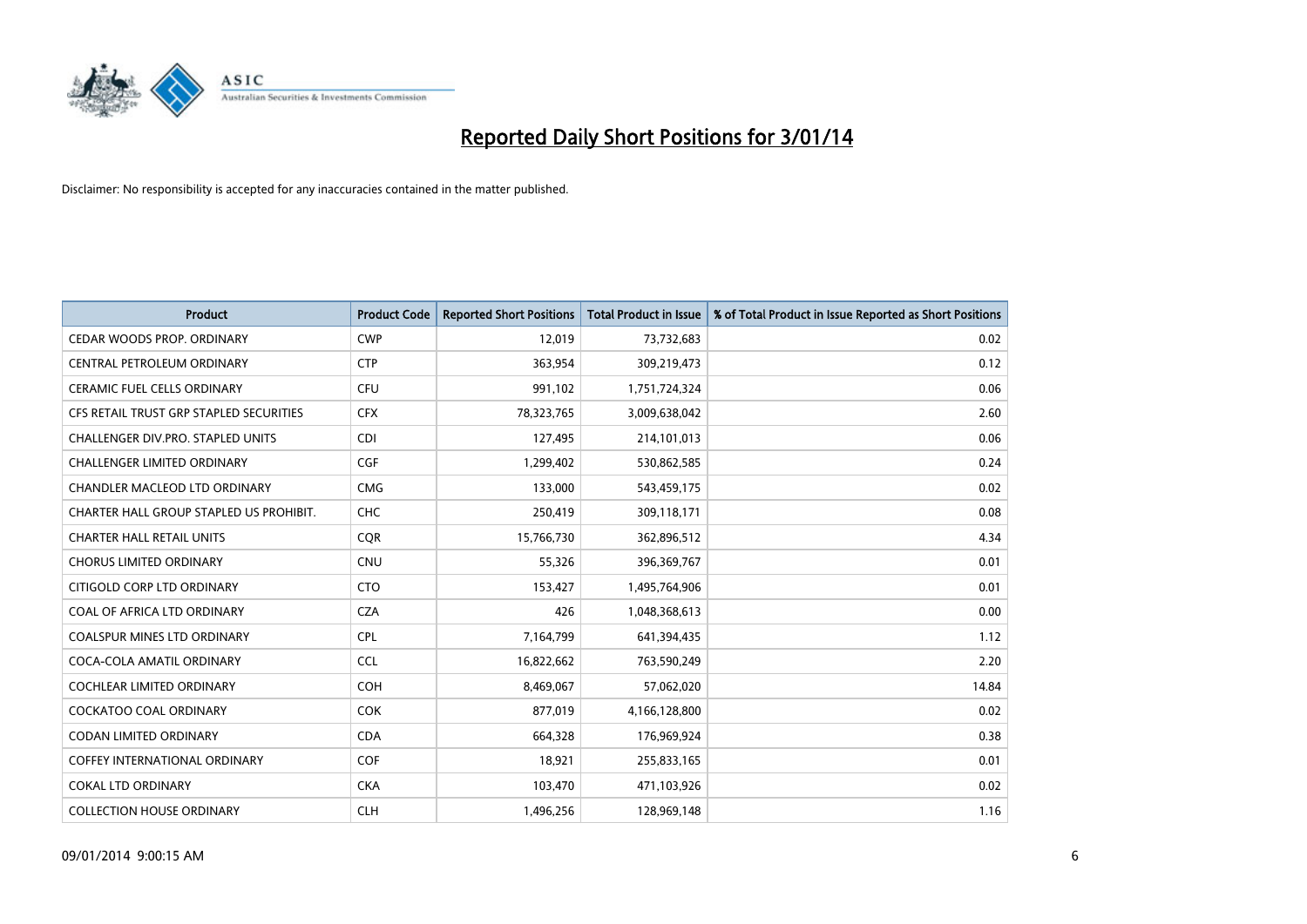

| <b>Product</b>                          | <b>Product Code</b> | <b>Reported Short Positions</b> | <b>Total Product in Issue</b> | % of Total Product in Issue Reported as Short Positions |
|-----------------------------------------|---------------------|---------------------------------|-------------------------------|---------------------------------------------------------|
| <b>COLLINS FOODS LTD ORDINARY</b>       | <b>CKF</b>          | 12,692                          | 93,000,003                    | 0.01                                                    |
| COMMONWEALTH BANK, ORDINARY             | <b>CBA</b>          | 7,117,630                       | 1,611,928,836                 | 0.44                                                    |
| COMMONWEALTH PROP ORDINARY UNITS        | <b>CPA</b>          | 17,688,866                      | 2,347,003,413                 | 0.75                                                    |
| <b>COMPASS RESOURCES ORDINARY</b>       | <b>CMR</b>          | 7,472                           | 1,403,744,100                 | 0.00                                                    |
| <b>COMPUTERSHARE LTD ORDINARY</b>       | <b>CPU</b>          | 11,174,447                      | 556,203,079                   | 2.01                                                    |
| <b>COOPER ENERGY LTD ORDINARY</b>       | <b>COE</b>          | 193,832                         | 329,235,509                   | 0.06                                                    |
| <b>CORP TRAVEL LIMITED ORDINARY</b>     | <b>CTD</b>          | 358,809                         | 78,246,245                    | 0.46                                                    |
| CORP TRAVEL LIMITED RIGHTS 09-JAN-14    | <b>CTDR</b>         | 80                              | 11,592,036                    | 0.00                                                    |
| <b>COVER-MORE GRP LTD ORDINARY</b>      | <b>CVO</b>          | 89,532                          | 317,750,000                   | 0.03                                                    |
| <b>CREDIT CORP GROUP ORDINARY</b>       | <b>CCP</b>          | 16,366                          | 46,131,882                    | 0.04                                                    |
| <b>CROMWELL PROP STAPLED SECURITIES</b> | <b>CMW</b>          | 14,751,384                      | 1,721,483,143                 | 0.86                                                    |
| <b>CROWE HORWATH AUS ORDINARY</b>       | <b>CRH</b>          | 778,746                         | 273,005,429                   | 0.29                                                    |
| CROWN RESORTS LTD ORDINARY              | <b>CWN</b>          | 1,471,301                       | 728,394,185                   | 0.20                                                    |
| <b>CSG LIMITED ORDINARY</b>             | <b>CSV</b>          | 81,742                          | 278,973,075                   | 0.03                                                    |
| <b>CSL LIMITED ORDINARY</b>             | <b>CSL</b>          | 627,580                         | 484,676,085                   | 0.13                                                    |
| <b>CSR LIMITED ORDINARY</b>             | <b>CSR</b>          | 21,868,005                      | 506,000,315                   | 4.32                                                    |
| <b>CUDECO LIMITED ORDINARY</b>          | CDU                 | 6,147,041                       | 214,013,408                   | 2.87                                                    |
| DART ENERGY LTD ORDINARY                | <b>DTE</b>          | 5,041,208                       | 1,108,251,519                 | 0.45                                                    |
| DATA#3 LIMITED ORDINARY                 | DTL                 | 716,039                         | 153,974,950                   | 0.47                                                    |
| DAVID JONES LIMITED ORDINARY            | <b>DJS</b>          | 40,772,438                      | 537,137,845                   | 7.59                                                    |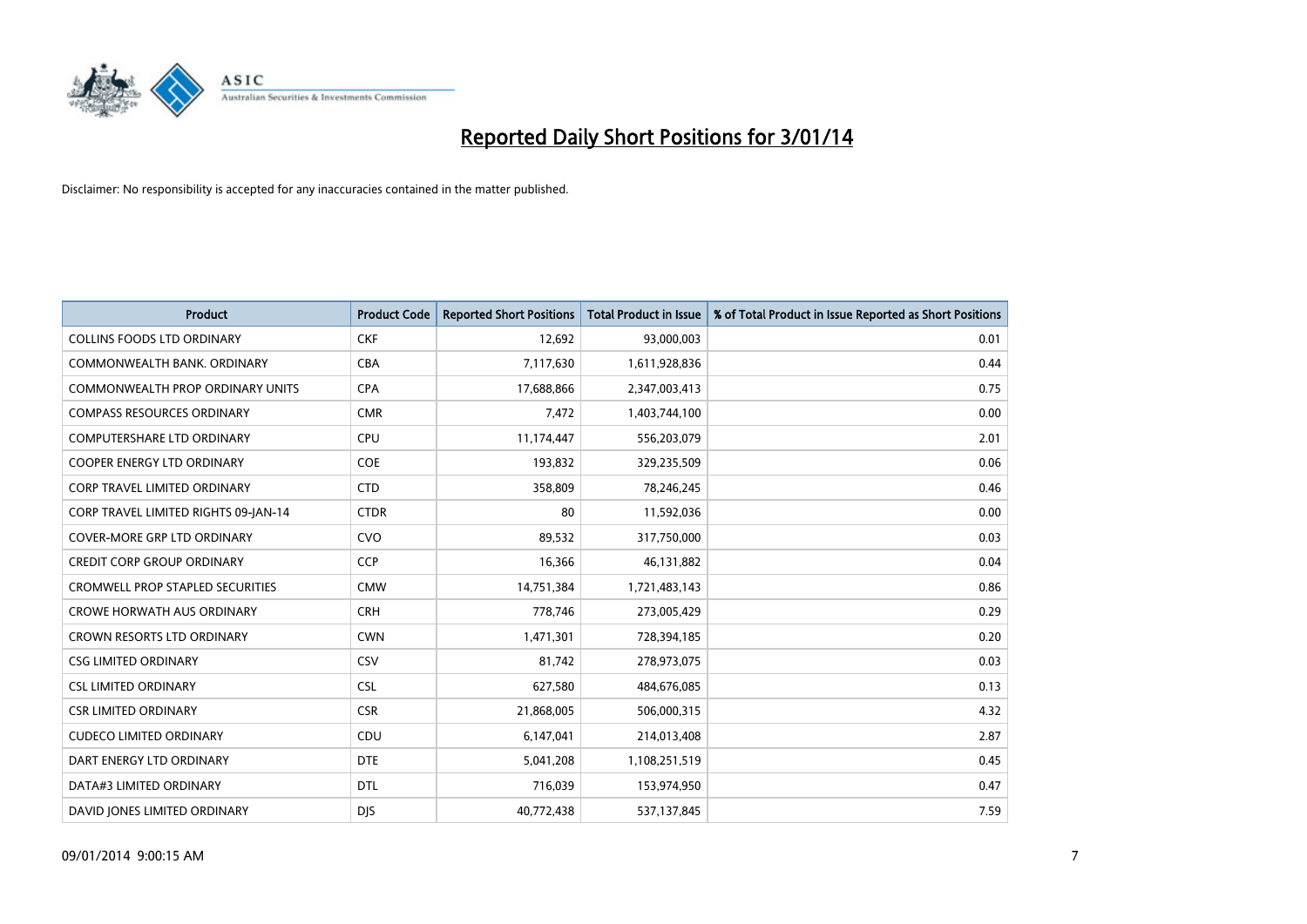

| Product                            | <b>Product Code</b> | <b>Reported Short Positions</b> | <b>Total Product in Issue</b> | % of Total Product in Issue Reported as Short Positions |
|------------------------------------|---------------------|---------------------------------|-------------------------------|---------------------------------------------------------|
| DECMIL GROUP LIMITED ORDINARY      | <b>DCG</b>          | 3,582,157                       | 168,657,794                   | 2.12                                                    |
| DEEP YELLOW LIMITED ORDINARY       | <b>DYL</b>          | 100,002                         | 1,612,657,567                 | 0.01                                                    |
| DEVINE LIMITED ORDINARY            | <b>DVN</b>          | 54,425                          | 158,730,556                   | 0.03                                                    |
| DEXUS PROPERTY GROUP STAPLED UNITS | <b>DXS</b>          | 32,365,479                      | 4,628,228,426                 | 0.70                                                    |
| DICK SMITH HLDGS ORDINARY          | <b>DSH</b>          | 6,036,829                       | 236,511,364                   | 2.55                                                    |
| DISCOVERY METALS LTD ORDINARY      | <b>DML</b>          | 5,056,647                       | 560,034,418                   | 0.90                                                    |
| DOMINO PIZZA ENTERPR ORDINARY      | <b>DMP</b>          | 1,357,993                       | 85,915,713                    | 1.58                                                    |
| DONACO INTERNATIONAL ORDINARY      | <b>DNA</b>          | 70,000                          | 401,051,771                   | 0.02                                                    |
| DORAY MINERALS LTD ORDINARY        | <b>DRM</b>          | 28,921                          | 141,891,768                   | 0.02                                                    |
| DOWNER EDI LIMITED ORDINARY        | <b>DOW</b>          | 14,664,672                      | 434,734,970                   | 3.37                                                    |
| DRAGON MINING LTD ORDINARY         | <b>DRA</b>          | 50,000                          | 88,840,613                    | 0.06                                                    |
| DRILLSEARCH ENERGY ORDINARY        | <b>DLS</b>          | 10,789,505                      | 432,465,895                   | 2.49                                                    |
| DUET GROUP STAPLED US PROHIBIT.    | <b>DUE</b>          | 6,763,329                       | 1,237,195,531                 | 0.55                                                    |
| DULUXGROUP LIMITED ORDINARY        | <b>DLX</b>          | 228,418                         | 381,093,950                   | 0.06                                                    |
| <b>DWS LTD ORDINARY</b>            | <b>DWS</b>          | 633,793                         | 132,362,763                   | 0.48                                                    |
| ECHO ENTERTAINMENT ORDINARY        | <b>EGP</b>          | 15,098,068                      | 825,672,730                   | 1.83                                                    |
| ELDERS LIMITED ORDINARY            | <b>ELD</b>          | 19,697,945                      | 455,013,329                   | 4.33                                                    |
| ELEMENTAL MINERALS ORDINARY        | <b>ELM</b>          | 177,489                         | 303,263,391                   | 0.06                                                    |
| <b>EMECO HOLDINGS ORDINARY</b>     | EHL                 | 9,984,799                       | 599,675,707                   | 1.67                                                    |
| <b>ENDEAVOUR MIN CORP CDI 1:1</b>  | <b>EVR</b>          | 339,874                         | 82,293,359                    | 0.41                                                    |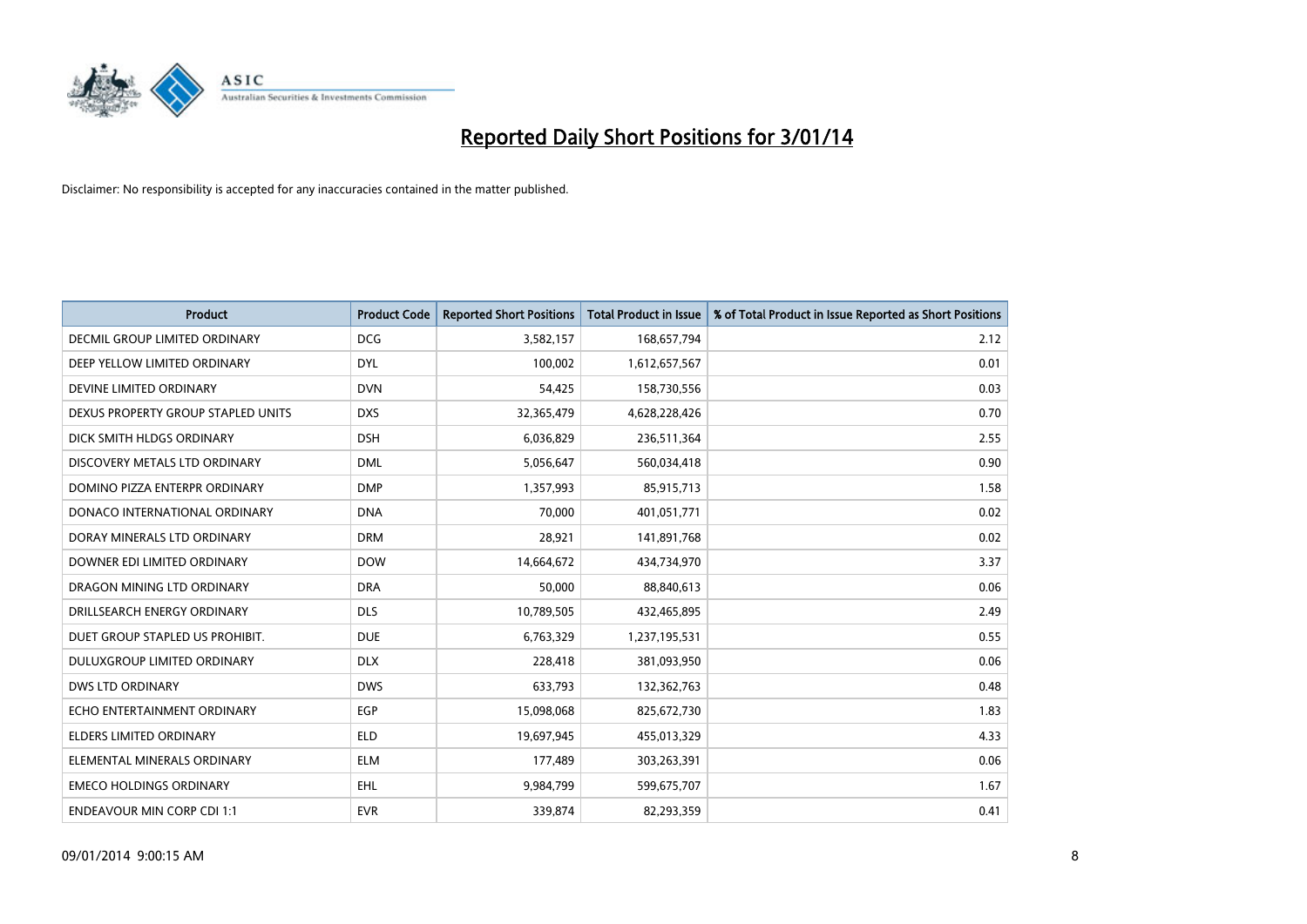

| <b>Product</b>                         | <b>Product Code</b> | <b>Reported Short Positions</b> | <b>Total Product in Issue</b> | % of Total Product in Issue Reported as Short Positions |
|----------------------------------------|---------------------|---------------------------------|-------------------------------|---------------------------------------------------------|
| <b>ENERGY RESOURCES ORDINARY 'A'</b>   | <b>ERA</b>          | 11,528,036                      | 517,725,062                   | 2.23                                                    |
| <b>ENERGY WORLD CORPOR, ORDINARY</b>   | <b>EWC</b>          | 55,248,699                      | 1,734,166,672                 | 3.19                                                    |
| <b>ENVESTRA LIMITED ORDINARY</b>       | <b>ENV</b>          | 2,269,488                       | 1,796,808,474                 | 0.13                                                    |
| EQUATORIAL RES LTD ORDINARY            | <b>EQX</b>          | 8                               | 122,185,353                   | 0.00                                                    |
| ERM POWER LIMITED ORDINARY             | EPW                 | 11,073                          | 238,714,606                   | 0.00                                                    |
| ESERVGLOBAL LIMITED ORDINARY           | ESV                 | 6,000,000                       | 253,545,997                   | 2.37                                                    |
| ETHANE PIPELINE STAPLED SECURITIES     | <b>EPX</b>          | 1.703                           | 69,302,275                    | 0.00                                                    |
| EVOLUTION MINING LTD ORDINARY          | <b>EVN</b>          | 21,319,937                      | 708,652,367                   | 3.01                                                    |
| FAIRFAX MEDIA LTD ORDINARY             | <b>FXI</b>          | 254,712,164                     | 2,351,955,725                 | 10.83                                                   |
| <b>FANTASTIC HOLDINGS ORDINARY</b>     | FAN                 | 39,183                          | 103,068,398                   | 0.04                                                    |
| FAR LTD ORDINARY                       | FAR                 | 22,770,569                      | 2,499,846,742                 | 0.91                                                    |
| FEDERATION CNTRES ORD/UNIT STAPLED SEC | <b>FDC</b>          | 8,329,165                       | 1,427,641,565                 | 0.58                                                    |
| FINBAR GROUP LIMITED ORDINARY          | <b>FRI</b>          | 4,000                           | 220,847,184                   | 0.00                                                    |
| FISHER & PAYKEL H. ORDINARY            | <b>FPH</b>          | 1,750,306                       | 550,710,241                   | 0.32                                                    |
| FLEETWOOD CORP ORDINARY                | <b>FWD</b>          | 1,879,682                       | 60,522,619                    | 3.11                                                    |
| FLETCHER BUILDING ORDINARY             | <b>FBU</b>          | 1,138,734                       | 687,854,788                   | 0.17                                                    |
| FLEXIGROUP LIMITED ORDINARY            | <b>FXL</b>          | 451,961                         | 304,096,060                   | 0.15                                                    |
| FLIGHT CENTRE TRAVEL ORDINARY          | <b>FLT</b>          | 5,038,814                       | 100,537,929                   | 5.01                                                    |
| FLINDERS MINES LTD ORDINARY            | <b>FMS</b>          | 4,437,551                       | 1,826,716,748                 | 0.24                                                    |
| FOCUS MINERALS LTD ORDINARY            | <b>FML</b>          | 27,090,806                      | 9,137,375,877                 | 0.30                                                    |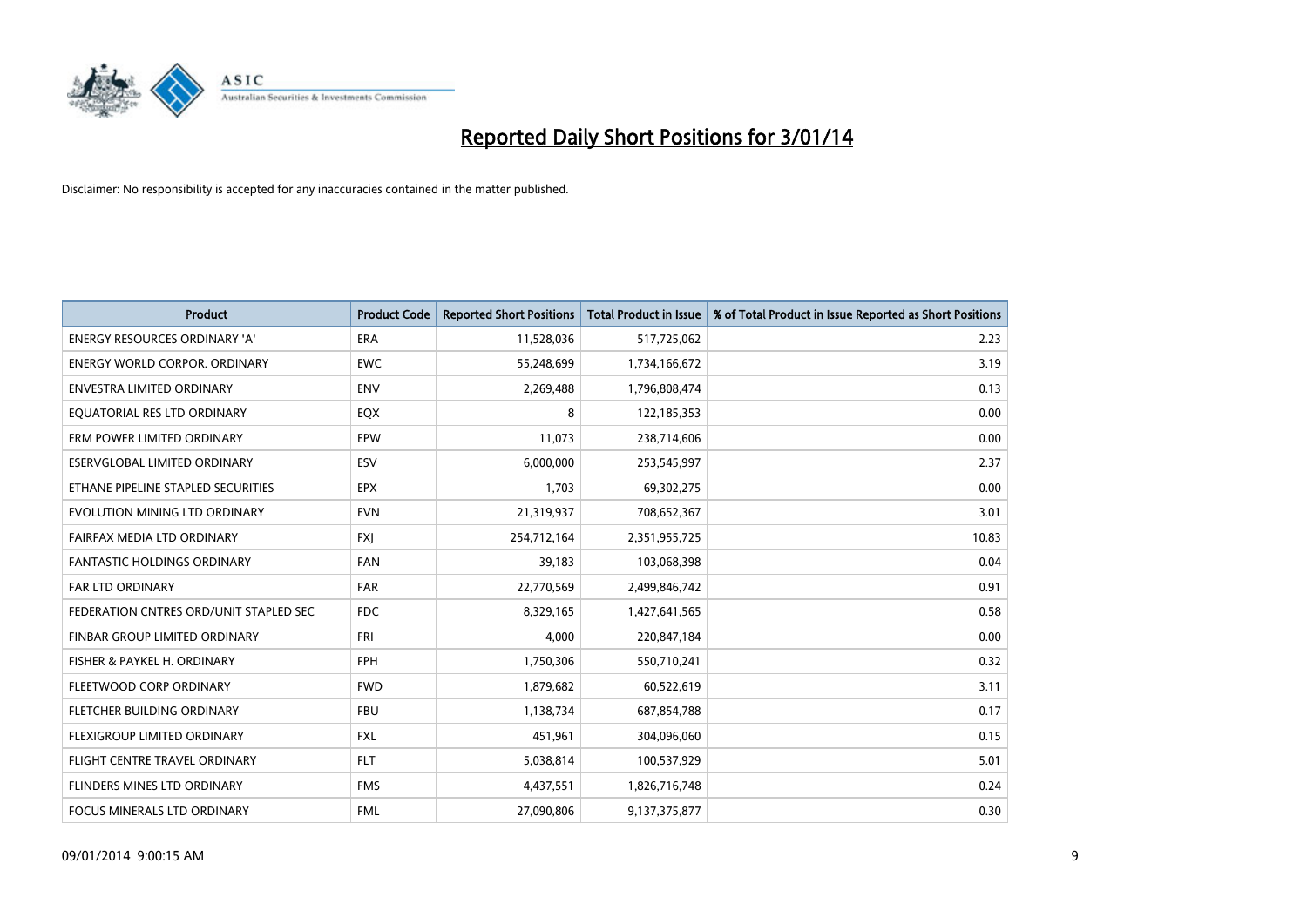

| Product                                          | <b>Product Code</b> | <b>Reported Short Positions</b> | <b>Total Product in Issue</b> | % of Total Product in Issue Reported as Short Positions |
|--------------------------------------------------|---------------------|---------------------------------|-------------------------------|---------------------------------------------------------|
| FONTERRA SHARE FUND ORDINARY UNITS               | <b>FSF</b>          | 29,643                          | 108,070,751                   | 0.03                                                    |
| <b>FORGE GROUP LIMITED ORDINARY</b>              | <b>FGE</b>          | 5,422,698                       | 86,169,014                    | 6.29                                                    |
| FORTESCUE METALS GRP ORDINARY                    | <b>FMG</b>          | 138,508,279                     | 3,113,798,151                 | 4.45                                                    |
| <b>G.U.D. HOLDINGS ORDINARY</b>                  | <b>GUD</b>          | 5,767,678                       | 71,241,319                    | 8.10                                                    |
| <b>G8 EDUCATION LIMITED ORDINARY</b>             | GEM                 | 1,821,507                       | 300,302,719                   | 0.61                                                    |
| <b>GALAXY RESOURCES ORDINARY</b>                 | GXY                 | 685,637                         | 1,027,058,768                 | 0.07                                                    |
| <b>GBST HOLDINGS ORDINARY</b>                    | GBT                 | 14,370                          | 66,561,725                    | 0.02                                                    |
| <b>GDI PROPERTY GRP STAPLED SECURITIES</b>       | GDI                 | 200,000                         | 567,575,025                   | 0.04                                                    |
| <b>GEODYNAMICS LIMITED ORDINARY</b>              | GDY                 | 850                             | 406,452,608                   | 0.00                                                    |
| GI DYNAMICS, INC CDI US PROHIBITED               | GID                 | 1,353,903                       | 393,043,620                   | 0.34                                                    |
| <b>GINDALBIE METALS LTD ORDINARY</b>             | <b>GBG</b>          | 40,507,444                      | 1,493,660,842                 | 2.71                                                    |
| <b>GOODMAN FIELDER, ORDINARY</b>                 | <b>GFF</b>          | 37,071,666                      | 1,955,559,207                 | 1.90                                                    |
| <b>GOODMAN GROUP STAPLED</b>                     | <b>GMG</b>          | 6,818,338                       | 1,718,742,809                 | 0.40                                                    |
| <b>GPT GROUP STAPLED SEC.</b>                    | GPT                 | 4,469,277                       | 1,694,888,638                 | 0.26                                                    |
| <b>GRAINCORP LIMITED A CLASS ORDINARY</b>        | GNC                 | 544,429                         | 228,855,628                   | 0.24                                                    |
| <b>GRANGE RESOURCES, ORDINARY</b>                | GRR                 | 5,570,633                       | 1,156,492,195                 | 0.48                                                    |
| <b>GREENCROSS LIMITED ORDINARY</b>               | GXL                 | 40,452                          | 37,682,334                    | 0.11                                                    |
| <b>GREENLAND MIN EN LTD ORDINARY</b>             | GGG                 | 2,797,557                       | 574,572,911                   | 0.49                                                    |
| <b>GROWTHPOINT PROPERTY ORD/UNIT STAPLED SEC</b> | <b>GOZ</b>          | 6,637                           | 475,705,269                   | 0.00                                                    |
| <b>GRYPHON MINERALS LTD ORDINARY</b>             | GRY                 | 6,033,997                       | 400,797,615                   | 1.51                                                    |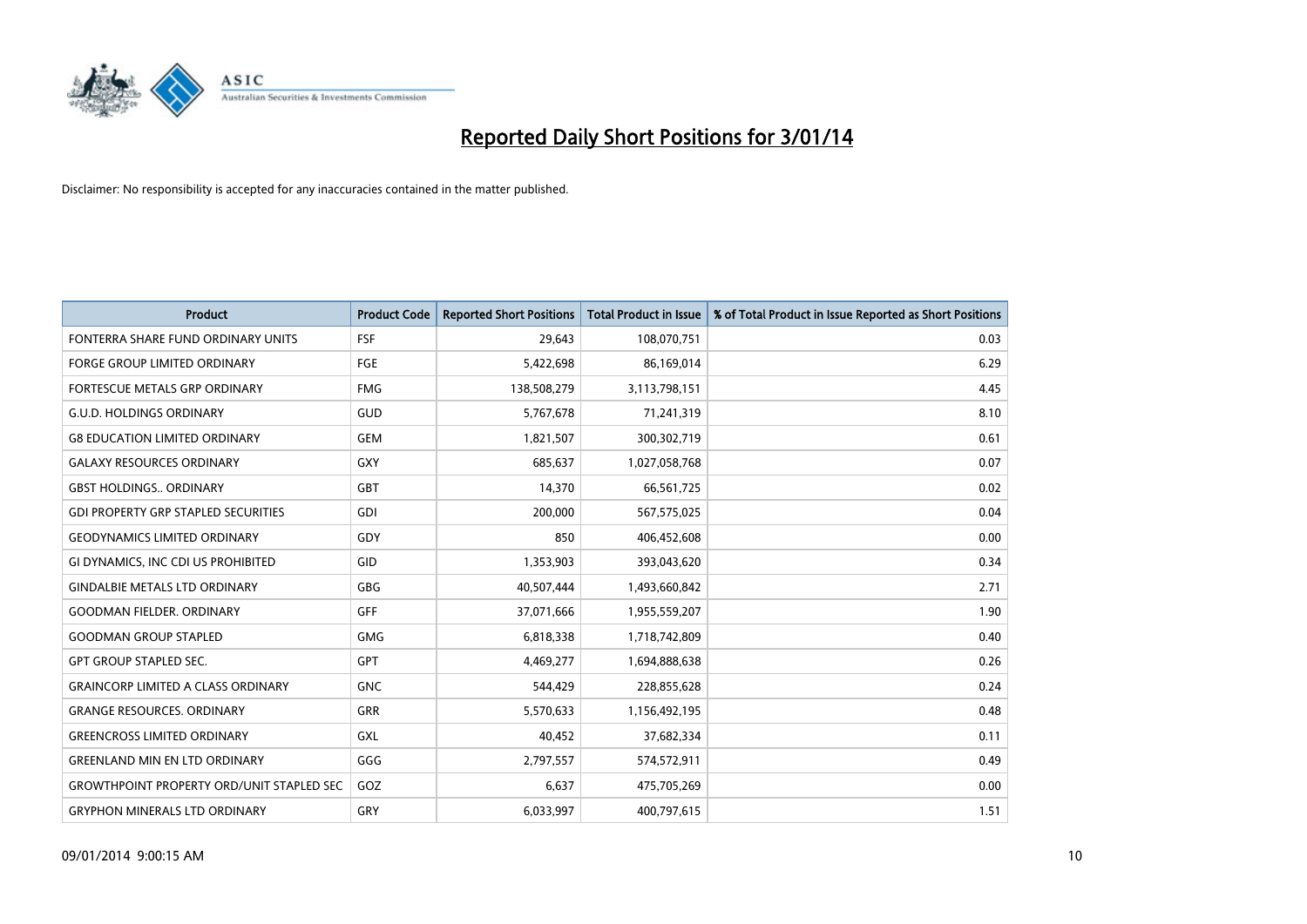

| <b>Product</b>                       | <b>Product Code</b> | <b>Reported Short Positions</b> | Total Product in Issue | % of Total Product in Issue Reported as Short Positions |
|--------------------------------------|---------------------|---------------------------------|------------------------|---------------------------------------------------------|
| <b>GUILDFORD COAL LTD ORDINARY</b>   | <b>GUF</b>          | 492,747                         | 655,046,899            | 0.08                                                    |
| <b>GUINNESS PEAT GROUP. CDI 1:1</b>  | <b>GPG</b>          | 81,925                          | 188,898,736            | 0.04                                                    |
| <b>GWA GROUP LTD ORDINARY</b>        | <b>GWA</b>          | 12,651,295                      | 306,533,770            | 4.13                                                    |
| HARVEY NORMAN ORDINARY               | <b>HVN</b>          | 65,628,013                      | 1,062,316,784          | 6.18                                                    |
| <b>HENDERSON GROUP CDI 1:1</b>       | <b>HGG</b>          | 330,092                         | 730,596,390            | 0.05                                                    |
| HFA HOLDINGS LIMITED ORDINARY        | <b>HFA</b>          | 3,863                           | 118,738,157            | 0.00                                                    |
| <b>HIGHLANDS PACIFIC ORDINARY</b>    | <b>HIG</b>          | 500,001                         | 853,777,764            | 0.06                                                    |
| HILLGROVE RES LTD ORDINARY           | <b>HGO</b>          | 834,776                         | 1,178,589,221          | 0.07                                                    |
| <b>HILLS LTD ORDINARY</b>            | HIL                 | 505,157                         | 237,139,818            | 0.21                                                    |
| HORIZON OIL LIMITED ORDINARY         | <b>HZN</b>          | 77,729,220                      | 1,301,147,932          | 5.97                                                    |
| HOT CHILI LTD ORDINARY               | <b>HCH</b>          | 10,000                          | 347,732,196            | 0.00                                                    |
| <b>HOTEL PROPERTY STAPLED</b>        | <b>HPI</b>          | 59,362                          | 132,870,000            | 0.04                                                    |
| <b>ICON ENERGY LIMITED ORDINARY</b>  | <b>ICN</b>          | 92,926                          | 615,774,351            | 0.02                                                    |
| <b>IINET LIMITED ORDINARY</b>        | <b>IIN</b>          | 294,115                         | 161,238,847            | 0.18                                                    |
| <b>ILUKA RESOURCES ORDINARY</b>      | <b>ILU</b>          | 39,724,995                      | 418,700,517            | 9.49                                                    |
| <b>IMDEX LIMITED ORDINARY</b>        | <b>IMD</b>          | 4,269,921                       | 210,473,188            | 2.03                                                    |
| <b>INCITEC PIVOT ORDINARY</b>        | IPL                 | 29,295,668                      | 1,628,730,107          | 1.80                                                    |
| <b>INDEPENDENCE GROUP ORDINARY</b>   | <b>IGO</b>          | 3,644,002                       | 233,323,905            | 1.56                                                    |
| <b>INDOCHINE MINING LTD ORDINARY</b> | <b>IDC</b>          | 5,000                           | 965,200,471            | 0.00                                                    |
| <b>INDOPHIL RESOURCES ORDINARY</b>   | <b>IRN</b>          | 323,030                         | 1,203,146,194          | 0.03                                                    |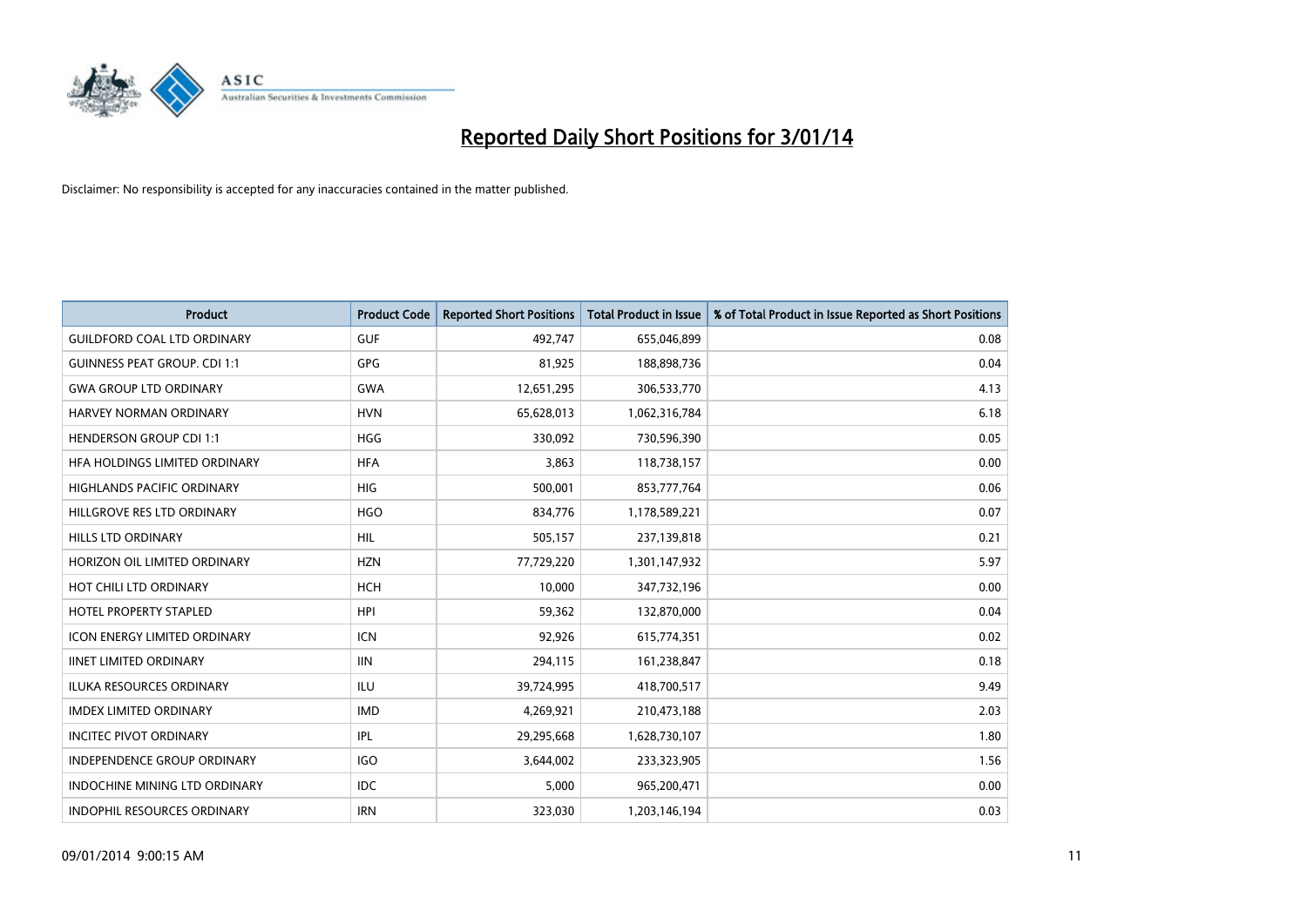

| <b>Product</b>                                | <b>Product Code</b> | <b>Reported Short Positions</b> | <b>Total Product in Issue</b> | % of Total Product in Issue Reported as Short Positions |
|-----------------------------------------------|---------------------|---------------------------------|-------------------------------|---------------------------------------------------------|
| <b>INFIGEN ENERGY STAPLED SECURITIES</b>      | <b>IFN</b>          | 3,335,397                       | 764,993,434                   | 0.44                                                    |
| <b>INFOMEDIA LTD ORDINARY</b>                 | <b>IFM</b>          | 421,314                         | 304,953,155                   | 0.14                                                    |
| <b>INGENIA GROUP STAPLED SECURITIES</b>       | <b>INA</b>          | 39,541                          | 676,240,232                   | 0.01                                                    |
| <b>INSURANCE AUSTRALIA ORDINARY</b>           | IAG                 | 12,337,179                      | 2,298,412,449                 | 0.54                                                    |
| <b>INTREPID MINES ORDINARY</b>                | <b>IAU</b>          | 19,660,352                      | 556,426,332                   | 3.53                                                    |
| <b>INVESTA OFFICE FUND STAPLED SECURITIES</b> | <b>IOF</b>          | 834,762                         | 614,047,458                   | 0.14                                                    |
| <b>INVOCARE LIMITED ORDINARY</b>              | <b>IVC</b>          | 6,126,107                       | 110,030,298                   | 5.57                                                    |
| <b>IOOF HOLDINGS LTD ORDINARY</b>             | IFL                 | 1,923,233                       | 232,118,034                   | 0.83                                                    |
| <b>IRESS LIMITED ORDINARY</b>                 | <b>IRE</b>          | 255,846                         | 158,585,126                   | 0.16                                                    |
| <b>IRON ORE HOLDINGS ORDINARY</b>             | <b>IOH</b>          | 26,197                          | 161,174,005                   | 0.02                                                    |
| <b>ISELECT LTD ORDINARY</b>                   | <b>ISU</b>          | 524,857                         | 260,889,894                   | 0.20                                                    |
| JAMES HARDIE INDUST CHESS DEPOSITARY INT      | <b>IHX</b>          | 6,028,186                       | 443,536,551                   | 1.36                                                    |
| <b>JB HI-FI LIMITED ORDINARY</b>              | <b>JBH</b>          | 7,281,079                       | 100,261,681                   | 7.26                                                    |
| <b>KAGARA LTD ORDINARY</b>                    | <b>KZL</b>          | 3,385,466                       | 798,953,117                   | 0.42                                                    |
| KAROON GAS AUSTRALIA ORDINARY                 | <b>KAR</b>          | 3,633,465                       | 255,841,581                   | 1.42                                                    |
| KATHMANDU HOLD LTD ORDINARY                   | <b>KMD</b>          | 191,609                         | 200,473,338                   | 0.10                                                    |
| <b>KBL MINING LIMITED ORDINARY</b>            | <b>KBL</b>          | 1,820                           | 393,535,629                   | 0.00                                                    |
| KINGSGATE CONSOLID. ORDINARY                  | <b>KCN</b>          | 7,969,592                       | 164,059,349                   | 4.86                                                    |
| KINGSROSE MINING LTD ORDINARY                 | <b>KRM</b>          | 493,297                         | 335,753,851                   | 0.15                                                    |
| LEIGHTON HOLDINGS ORDINARY                    | LEI                 | 22,518,289                      | 337,235,188                   | 6.68                                                    |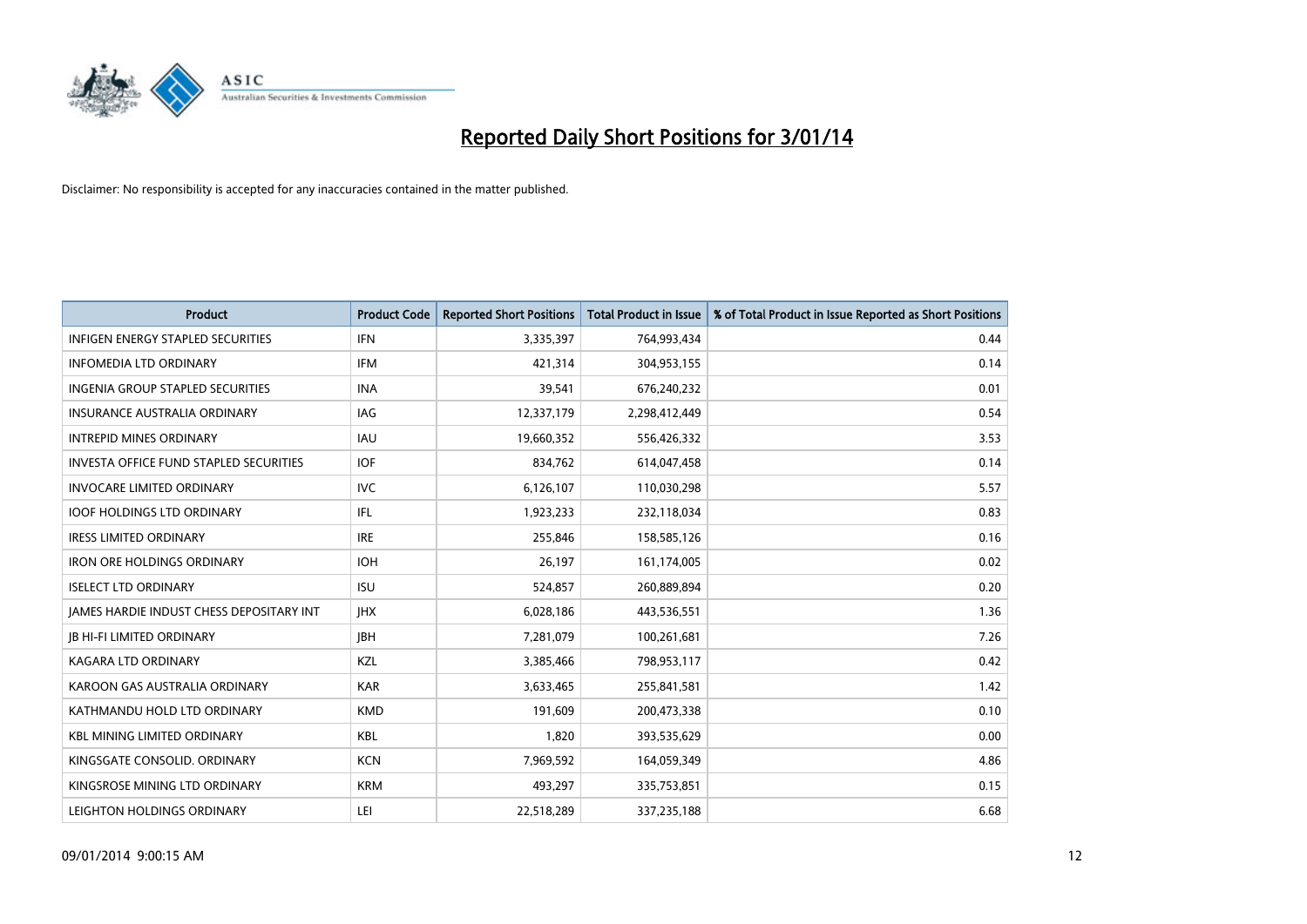

| <b>Product</b>                           | <b>Product Code</b> | <b>Reported Short Positions</b> | Total Product in Issue | % of Total Product in Issue Reported as Short Positions |
|------------------------------------------|---------------------|---------------------------------|------------------------|---------------------------------------------------------|
| LEND LEASE GROUP UNIT/ORD STAPLED        | <b>LLC</b>          | 8,678,251                       | 576,712,337            | 1.50                                                    |
| LONESTAR RESO LTD ORDINARY               | <b>LNR</b>          | 15,679                          | 697,187,211            | 0.00                                                    |
| LYCOPODIUM LIMITED ORDINARY              | <b>LYL</b>          | 3,001                           | 38,955,103             | 0.01                                                    |
| LYNAS CORPORATION ORDINARY               | <b>LYC</b>          | 173,472,086                     | 1,961,160,594          | 8.85                                                    |
| M2 TELECOMMUNICATION ORDINARY            | <b>MTU</b>          | 9,145,911                       | 179,384,685            | 5.10                                                    |
| <b>MACA LIMITED ORDINARY</b>             | <b>MLD</b>          | 64,082                          | 175,050,243            | 0.04                                                    |
| <b>MACMAHON HOLDINGS ORDINARY</b>        | <b>MAH</b>          | 1,660,644                       | 1,261,699,966          | 0.13                                                    |
| MACO ATLAS ROADS GRP ORDINARY STAPLED    | <b>MQA</b>          | 12,334,312                      | 487,230,540            | 2.53                                                    |
| MACQUARIE GROUP LTD NON-CUM CAPITAL NOTE | <b>MOGPA</b>        | 36,971                          | 6,000,000              | 0.62                                                    |
| MACQUARIE GROUP LTD ORDINARY             | <b>MOG</b>          | 1,494,965                       | 321,050,410            | 0.47                                                    |
| MAGELLAN FIN GRP LTD ORDINARY            | <b>MFG</b>          | 795,848                         | 155,830,849            | 0.51                                                    |
| <b>MATRIX C &amp; E LTD ORDINARY</b>     | <b>MCE</b>          | 2,792,216                       | 94,555,428             | 2.95                                                    |
| <b>MAVERICK DRILLING ORDINARY</b>        | <b>MAD</b>          | 8,040,624                       | 467,726,751            | 1.72                                                    |
| MAXITRANS INDUSTRIES ORDINARY            | <b>MXI</b>          | 426,478                         | 183,993,392            | 0.23                                                    |
| MAYNE PHARMA LTD ORDINARY                | <b>MYX</b>          | 1,572,921                       | 563,459,968            | 0.28                                                    |
| <b>MCALEESE LTD ORDINARY</b>             | <b>MCS</b>          | 2,694,259                       | 296,577,121            | 0.91                                                    |
| MCMILLAN SHAKESPEARE ORDINARY            | <b>MMS</b>          | 652,547                         | 74,523,965             | 0.88                                                    |
| MEDUSA MINING LTD ORDINARY               | <b>MML</b>          | 6,941,706                       | 207,794,301            | 3.34                                                    |
| MELBOURNE IT LIMITED ORDINARY            | <b>MLB</b>          | 13,692                          | 83,164,371             | 0.02                                                    |
| MEO AUSTRALIA LTD ORDINARY               | <b>MEO</b>          | 10,845                          | 627,264,587            | 0.00                                                    |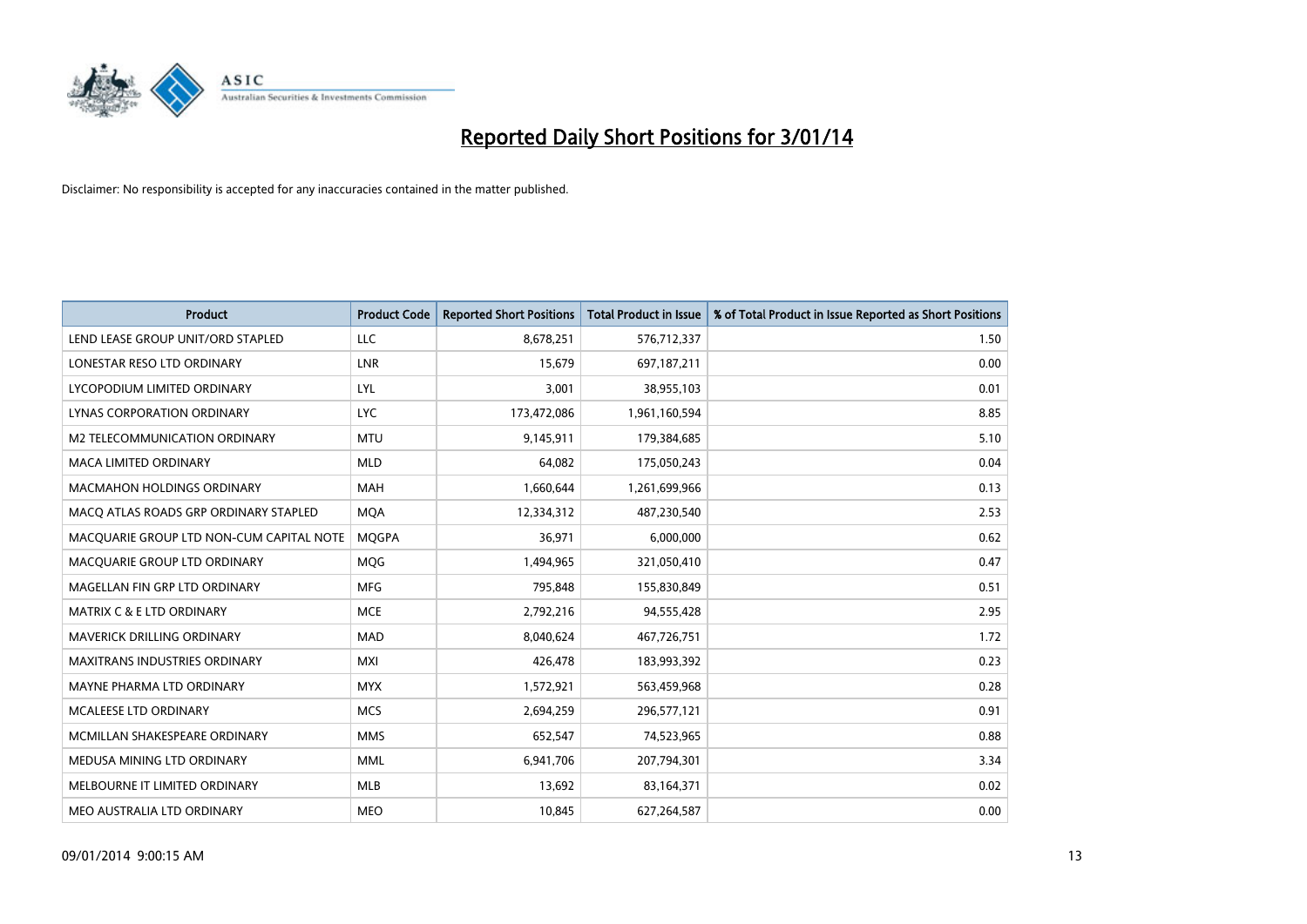

| <b>Product</b>                      | <b>Product Code</b> | <b>Reported Short Positions</b> | Total Product in Issue | % of Total Product in Issue Reported as Short Positions |
|-------------------------------------|---------------------|---------------------------------|------------------------|---------------------------------------------------------|
| MERIDIAN ENERGY INSTALMENT RECEIPTS | <b>MEZCA</b>        | 32,097                          | 1,255,413,626          | 0.00                                                    |
| MERMAID MARINE ORDINARY             | <b>MRM</b>          | 1,523,880                       | 232,652,241            | 0.66                                                    |
| MESOBLAST LIMITED ORDINARY          | <b>MSB</b>          | 16,781,535                      | 321,210,394            | 5.22                                                    |
| METALS X LIMITED ORDINARY           | <b>MLX</b>          | 13,100                          | 1,655,386,110          | 0.00                                                    |
| METCASH LIMITED ORDINARY            | <b>MTS</b>          | 108,615,775                     | 880,704,786            | 12.33                                                   |
| METMINCO LIMITED ORDINARY           | <b>MNC</b>          | 438,176                         | 1,749,543,023          | 0.03                                                    |
| <b>MIGHTY RIVER POWER ORDINARY</b>  | <b>MYT</b>          | 1,950,939                       | 1,400,012,517          | 0.14                                                    |
| MINCOR RESOURCES NL ORDINARY        | <b>MCR</b>          | 2,267,516                       | 188,208,274            | 1.20                                                    |
| MINERAL DEPOSITS ORDINARY           | <b>MDL</b>          | 755,251                         | 96,038,786             | 0.79                                                    |
| MINERAL RESOURCES, ORDINARY         | <b>MIN</b>          | 4,308,984                       | 186,112,198            | 2.32                                                    |
| MINT WIRELESS ORDINARY              | <b>MNW</b>          | 414,428                         | 403,872,395            | 0.10                                                    |
| MIRABELA NICKEL LTD ORDINARY        | <b>MBN</b>          | 18,867,110                      | 876,801,147            | 2.15                                                    |
| MIRVAC GROUP STAPLED SECURITIES     | <b>MGR</b>          | 30,119,454                      | 3,664,938,678          | 0.82                                                    |
| MOLOPO ENERGY LTD ORDINARY          | <b>MPO</b>          | 351,895                         | 246,724,091            | 0.14                                                    |
| MONADELPHOUS GROUP ORDINARY         | <b>MND</b>          | 12,992,913                      | 92,308,047             | 14.08                                                   |
| MORTGAGE CHOICE LTD ORDINARY        | MOC                 | 92,864                          | 123,780,387            | 0.08                                                    |
| <b>MOUNT GIBSON IRON ORDINARY</b>   | MGX                 | 7,599,892                       | 1,090,584,232          | 0.70                                                    |
| MULTIPLEX SITES SITES               | <b>MXUPA</b>        | 1,474                           | 4,500,000              | 0.03                                                    |
| MURCHISON METALS LTD ORDINARY       | <b>MMX</b>          | 216,291                         | 450,497,346            | 0.05                                                    |
| MYER HOLDINGS LTD ORDINARY          | <b>MYR</b>          | 67,225,691                      | 585,684,551            | 11.48                                                   |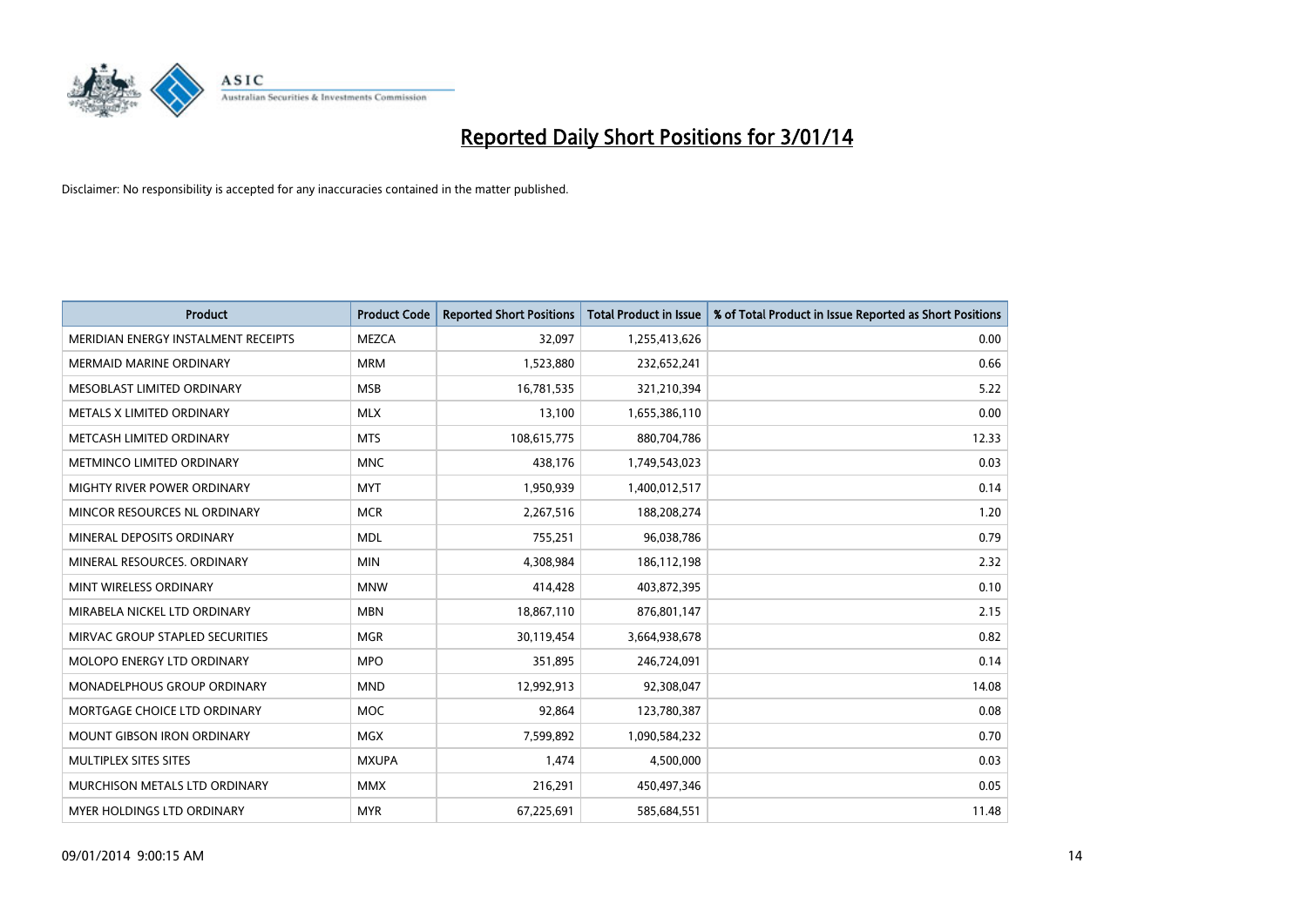

| <b>Product</b>                | <b>Product Code</b> | <b>Reported Short Positions</b> | Total Product in Issue | % of Total Product in Issue Reported as Short Positions |
|-------------------------------|---------------------|---------------------------------|------------------------|---------------------------------------------------------|
| NANOSONICS LIMITED ORDINARY   | <b>NAN</b>          | 135,741                         | 263,125,129            | 0.05                                                    |
| NATIONAL AUST. BANK ORDINARY  | <b>NAB</b>          | 6,141,638                       | 2,351,436,055          | 0.26                                                    |
| NAVITAS LIMITED ORDINARY      | <b>NVT</b>          | 3,425,133                       | 375,416,910            | 0.91                                                    |
| NEON ENERGY LIMITED ORDINARY  | <b>NEN</b>          | 1,075,394                       | 553,037,848            | 0.19                                                    |
| NEUREN PHARMACEUT, ORDINARY   | <b>NEU</b>          | 10,403                          | 1,493,120,164          | 0.00                                                    |
| NEW HOPE CORPORATION ORDINARY | <b>NHC</b>          | 447,076                         | 830,767,542            | 0.05                                                    |
| NEWCREST MINING ORDINARY      | <b>NCM</b>          | 13,824,967                      | 766,510,971            | 1.80                                                    |
| NEWS CORP A NON-VOTING CDI    | <b>NWSLV</b>        | 1,575,048                       | 4,018,120              | 39.20                                                   |
| NEWS CORP B VOTING CDI        | <b>NWS</b>          | 3,167,446                       | 21,223,350             | 14.92                                                   |
| NEWSAT LIMITED ORDINARY       | <b>NWT</b>          | 352,162                         | 591,460,931            | 0.06                                                    |
| NEXTDC LIMITED ORDINARY       | <b>NXT</b>          | 9,161,430                       | 192,904,486            | 4.75                                                    |
| NEXUS ENERGY LIMITED ORDINARY | <b>NXS</b>          | 2,028,775                       | 1,330,219,459          | 0.15                                                    |
| NIB HOLDINGS LIMITED ORDINARY | <b>NHF</b>          | 3,641,316                       | 439,004,182            | 0.83                                                    |
| NICK SCALI LIMITED ORDINARY   | <b>NCK</b>          | 1,566                           | 81,000,000             | 0.00                                                    |
| NIDO PETROLEUM ORDINARY       | <b>NDO</b>          | 542,402                         | 2,046,650,968          | 0.03                                                    |
| NINE ENTERTAINMENT ORDINARY   | <b>NEC</b>          | 3,577,105                       | 940,295,023            | 0.38                                                    |
| NOBLE MINERAL RES ORDINARY    | <b>NMG</b>          | 2,365,726                       | 666,397,952            | 0.36                                                    |
| NORTHERN IRON LTD ORDINARY    | <b>NFE</b>          | 108.190                         | 484,405,314            | 0.02                                                    |
| NORTHERN STAR ORDINARY        | <b>NST</b>          | 4,156,831                       | 428,369,762            | 0.97                                                    |
| NOVOGEN LIMITED ORDINARY      | <b>NRT</b>          | 74,125                          | 161,498,858            | 0.05                                                    |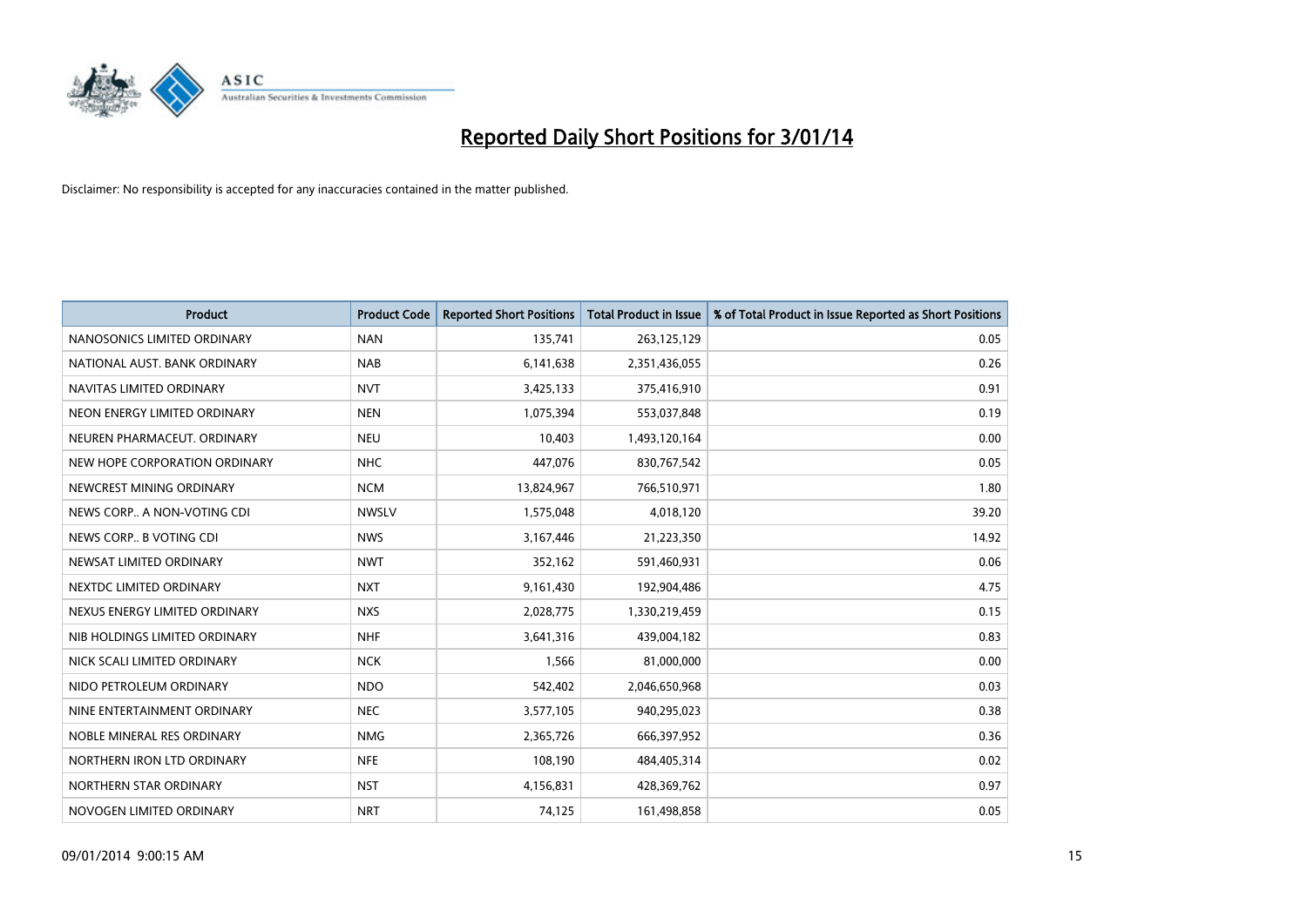

| <b>Product</b>                        | <b>Product Code</b> | <b>Reported Short Positions</b> | <b>Total Product in Issue</b> | % of Total Product in Issue Reported as Short Positions |
|---------------------------------------|---------------------|---------------------------------|-------------------------------|---------------------------------------------------------|
| NRW HOLDINGS LIMITED ORDINARY         | <b>NWH</b>          | 16,182,821                      | 278,888,011                   | 5.80                                                    |
| NUCOAL RESOURCES LTD ORDINARY         | <b>NCR</b>          | 90,001                          | 768,612,354                   | 0.01                                                    |
| NUFARM LIMITED ORDINARY               | <b>NUF</b>          | 16,028,336                      | 263,643,448                   | 6.08                                                    |
| OAKTON LIMITED ORDINARY               | <b>OKN</b>          | 707,513                         | 89,968,985                    | 0.79                                                    |
| OCEANAGOLD CORP. CHESS DEPOSITARY INT | <b>OGC</b>          | 1,199,417                       | 300,350,129                   | 0.40                                                    |
| OIL SEARCH LTD ORDINARY               | OSH                 | 6,706,631                       | 1,343,361,150                 | 0.50                                                    |
| OM HOLDINGS LIMITED ORDINARY          | <b>OMH</b>          | 2,548,871                       | 733,423,337                   | 0.35                                                    |
| ORICA LIMITED ORDINARY                | ORI                 | 8,642,201                       | 370,255,009                   | 2.33                                                    |
| ORIGIN ENERGY ORDINARY                | <b>ORG</b>          | 7,930,029                       | 1,101,228,973                 | 0.72                                                    |
| OROCOBRE LIMITED ORDINARY             | <b>ORE</b>          | 403,205                         | 132,041,911                   | 0.31                                                    |
| ORORA LIMITED ORDINARY                | <b>ORA</b>          | 877,405                         | 1,206,684,923                 | 0.07                                                    |
| OROTONGROUP LIMITED ORDINARY          | <b>ORL</b>          | 93,733                          | 40,880,902                    | 0.23                                                    |
| OZ MINERALS ORDINARY                  | OZL                 | 22,336,714                      | 303,470,022                   | 7.36                                                    |
| OZFOREX GROUP LTD ORDINARY            | <b>OFX</b>          | 2,232,318                       | 240,000,000                   | 0.93                                                    |
| <b>PACIFIC BRANDS ORDINARY</b>        | PBG                 | 7,221,783                       | 912,915,695                   | 0.79                                                    |
| PACT GROUP HLDGS LTD ORDINARY         | <b>PGH</b>          | 1,350,000                       | 294,097,961                   | 0.46                                                    |
| PALADIN ENERGY LTD ORDINARY           | <b>PDN</b>          | 95,198,606                      | 964,204,004                   | 9.87                                                    |
| PANAUST LIMITED ORDINARY              | <b>PNA</b>          | 7,357,570                       | 619,765,589                   | 1.19                                                    |
| PANORAMIC RESOURCES ORDINARY          | PAN                 | 327,655                         | 319,285,132                   | 0.10                                                    |
| PANTERRA GOLD LTD ORDINARY            | PGI                 |                                 | 769,414,346                   | 0.00                                                    |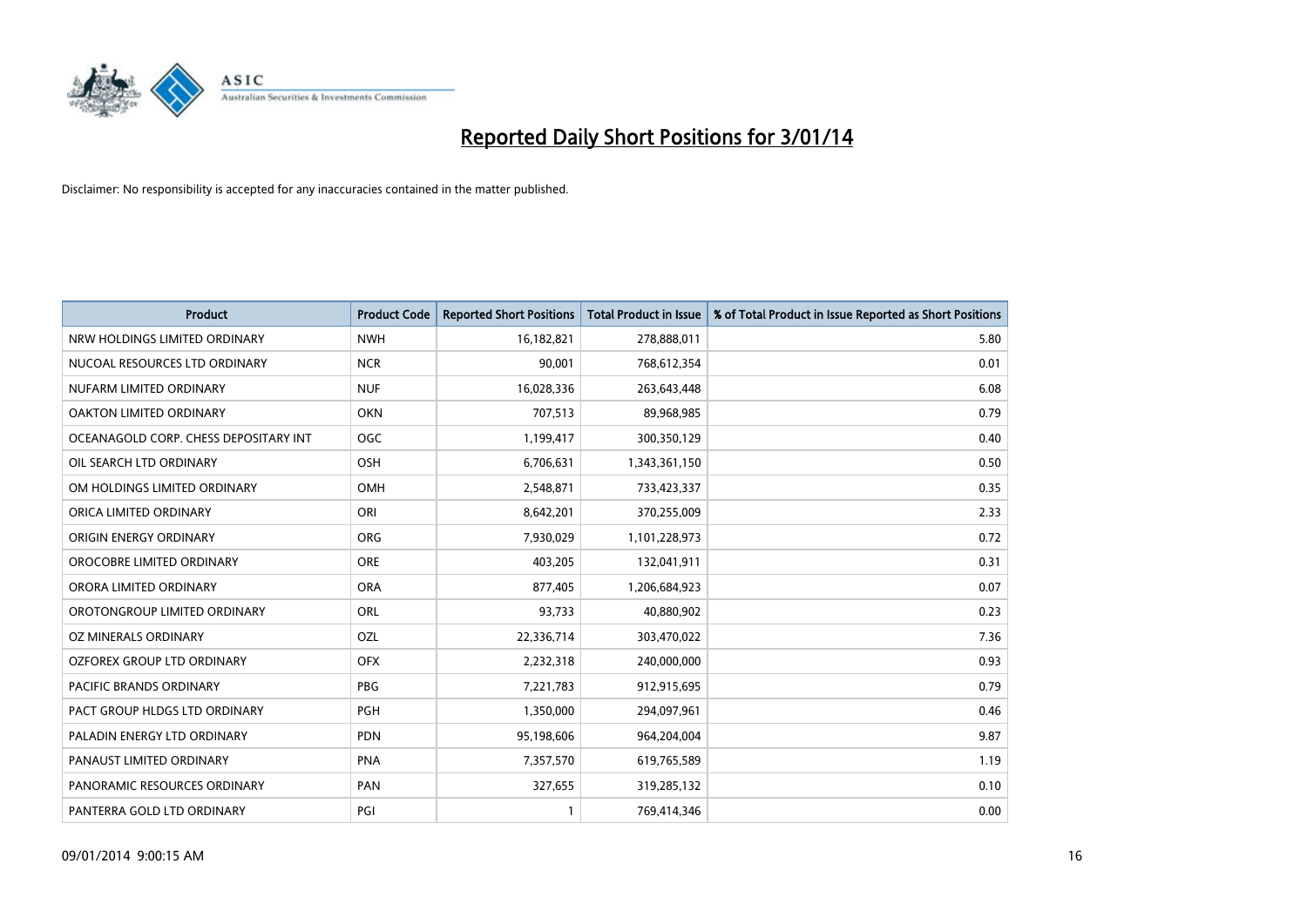

| <b>Product</b>                 | <b>Product Code</b> | <b>Reported Short Positions</b> | Total Product in Issue | % of Total Product in Issue Reported as Short Positions |
|--------------------------------|---------------------|---------------------------------|------------------------|---------------------------------------------------------|
| PAPERLINX LIMITED ORDINARY     | <b>PPX</b>          | 89,918                          | 609,280,761            | 0.01                                                    |
| PAPILLON RES LTD ORDINARY      | <b>PIR</b>          | 8,486,772                       | 339,444,210            | 2.50                                                    |
| PATTIES FOODS LTD ORDINARY     | PFL                 | 43,492                          | 139,144,338            | 0.03                                                    |
| PEET LIMITED ORDINARY          | <b>PPC</b>          | 512,279                         | 433,389,348            | 0.12                                                    |
| PENINSULA ENERGY LTD ORDINARY  | <b>PEN</b>          | $\mathbf{1}$                    | 3,252,030,235          | 0.00                                                    |
| PERPETUAL LIMITED ORDINARY     | PPT                 | 2,280,515                       | 46,529,270             | 4.90                                                    |
| PERSEUS MINING LTD ORDINARY    | PRU                 | 7,242,700                       | 457,962,088            | 1.58                                                    |
| PHARMAXIS LTD ORDINARY         | <b>PXS</b>          | 1,347,074                       | 309,046,349            | 0.44                                                    |
| PHOSPHAGENICS LTD. ORDINARY    | <b>POH</b>          | 50,000                          | 1,020,465,957          | 0.00                                                    |
| PLATINUM ASSET ORDINARY        | <b>PTM</b>          | 247,653                         | 578,685,695            | 0.04                                                    |
| PLATINUM AUSTRALIA ORDINARY    | <b>PLA</b>          | 836,027                         | 504,968,043            | 0.17                                                    |
| PMI GOLD CORP CDI 1:1          | <b>PVM</b>          | 232,274                         | 165,052,854            | 0.14                                                    |
| PMP LIMITED ORDINARY           | <b>PMP</b>          | 1,595,073                       | 323,781,124            | 0.49                                                    |
| PRANA BIOTECHNOLOGY ORDINARY   | <b>PBT</b>          | 384,792                         | 416,481,096            | 0.09                                                    |
| PREMIER INVESTMENTS ORDINARY   | <b>PMV</b>          | 505,411                         | 155,314,874            | 0.33                                                    |
| PRIMA BIOMED LTD ORDINARY      | <b>PRR</b>          | 712,537                         | 1,228,709,341          | 0.06                                                    |
| PRIMARY HEALTH CARE ORDINARY   | <b>PRY</b>          | 18,819,682                      | 504,956,647            | 3.73                                                    |
| PRIME MEDIA GRP LTD ORDINARY   | <b>PRT</b>          | 1,399,089                       | 366,330,303            | 0.38                                                    |
| PROGRAMMED ORDINARY            | PRG                 | 250,962                         | 118,229,190            | 0.21                                                    |
| <b>QANTAS AIRWAYS ORDINARY</b> | QAN                 | 60,737,483                      | 2,196,330,250          | 2.77                                                    |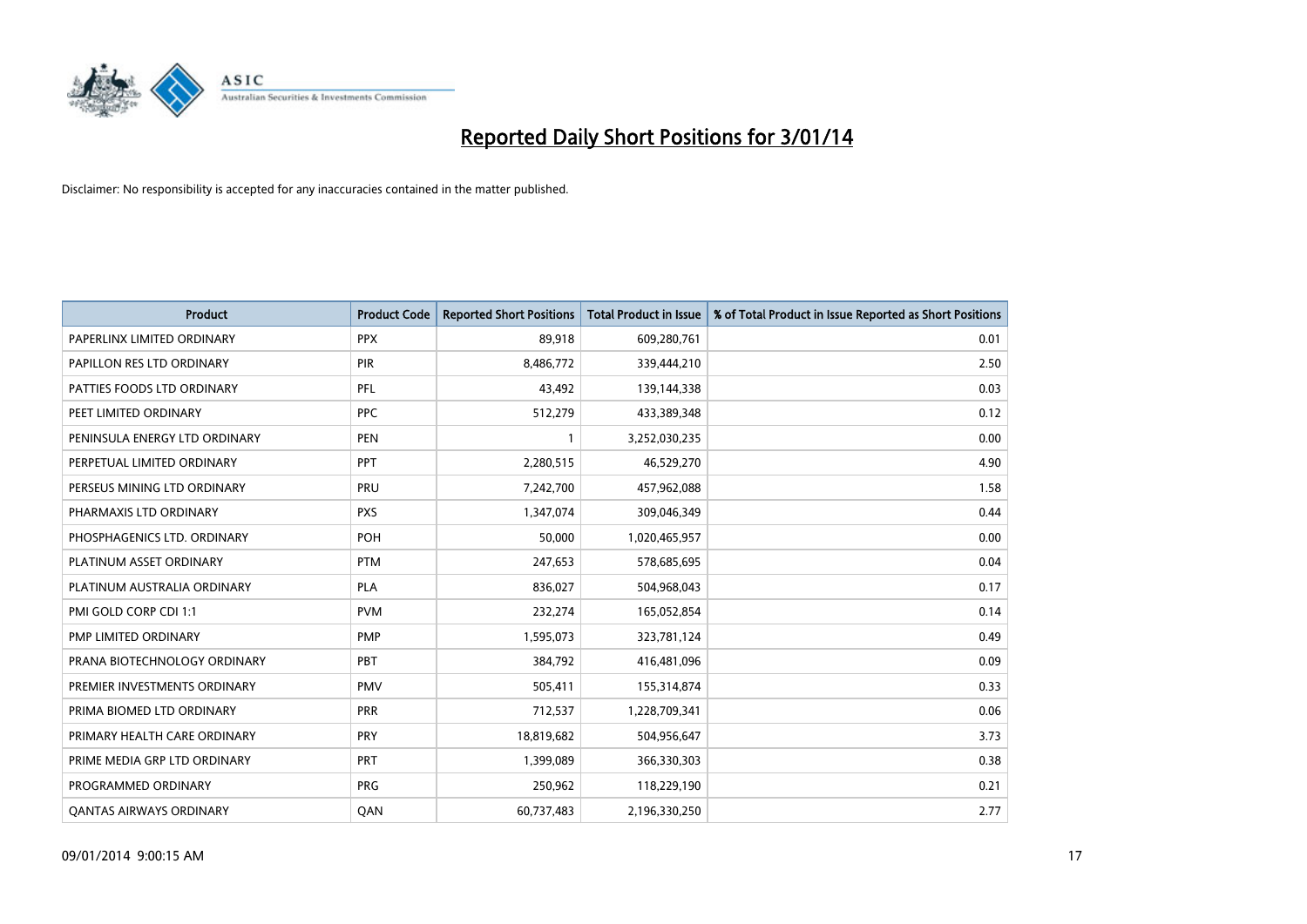

| <b>Product</b>                      | <b>Product Code</b> | <b>Reported Short Positions</b> | Total Product in Issue | % of Total Product in Issue Reported as Short Positions |
|-------------------------------------|---------------------|---------------------------------|------------------------|---------------------------------------------------------|
| OBE INSURANCE GROUP ORDINARY        | <b>OBE</b>          | 9,696,119                       | 1,248,704,599          | 0.78                                                    |
| ORXPHARMA LTD ORDINARY              | QRX                 | 66,492                          | 164,095,969            | 0.04                                                    |
| <b>QUBE HOLDINGS LTD ORDINARY</b>   | QUB                 | 12,123,923                      | 931,433,499            | 1.30                                                    |
| RAMELIUS RESOURCES ORDINARY         | <b>RMS</b>          | 373,005                         | 365,380,380            | 0.10                                                    |
| RAMSAY HEALTH CARE ORDINARY         | <b>RHC</b>          | 2,527,376                       | 202,081,252            | 1.25                                                    |
| <b>RCR TOMLINSON ORDINARY</b>       | <b>RCR</b>          | 231,041                         | 136,696,590            | 0.17                                                    |
| <b>REA GROUP ORDINARY</b>           | <b>REA</b>          | 900,266                         | 131,714,699            | 0.68                                                    |
| RECALL HOLDINGS LTD ORDINARY        | <b>REC</b>          | 641,435                         | 312,000,000            | 0.21                                                    |
| <b>RECKON LIMITED ORDINARY</b>      | <b>RKN</b>          | 151,431                         | 126,913,066            | 0.12                                                    |
| RED 5 LIMITED ORDINARY              | <b>RED</b>          | 162,100                         | 759,451,008            | 0.02                                                    |
| RED FORK ENERGY ORDINARY            | <b>RFE</b>          | 4,107,459                       | 501,051,719            | 0.82                                                    |
| REDBANK ENERGY LTD ORDINARY         | AEJ                 | 13                              | 786,287                | 0.00                                                    |
| REECE AUSTRALIA LTD. ORDINARY       | <b>REH</b>          | 436                             | 99,600,000             | 0.00                                                    |
| REED RESOURCES LTD ORDINARY         | <b>RDR</b>          | 250,000                         | 523,453,895            | 0.05                                                    |
| REGIS RESOURCES ORDINARY            | RRL                 | 10,999,709                      | 497,987,384            | 2.21                                                    |
| RESMED INC CDI 10:1                 | <b>RMD</b>          | 34,356,037                      | 1,420,542,770          | 2.42                                                    |
| RESOLUTE MINING ORDINARY            | <b>RSG</b>          | 9,370,135                       | 640,994,224            | 1.46                                                    |
| RESOURCE EQUIP LTD ORDINARY         | <b>RQL</b>          | 5.000                           | 249,065,471            | 0.00                                                    |
| <b>RESOURCE GENERATION ORDINARY</b> | <b>RES</b>          | 224,300                         | 581,380,338            | 0.04                                                    |
| RETAIL FOOD GROUP ORDINARY          | <b>RFG</b>          | 3,408,471                       | 144,049,390            | 2.37                                                    |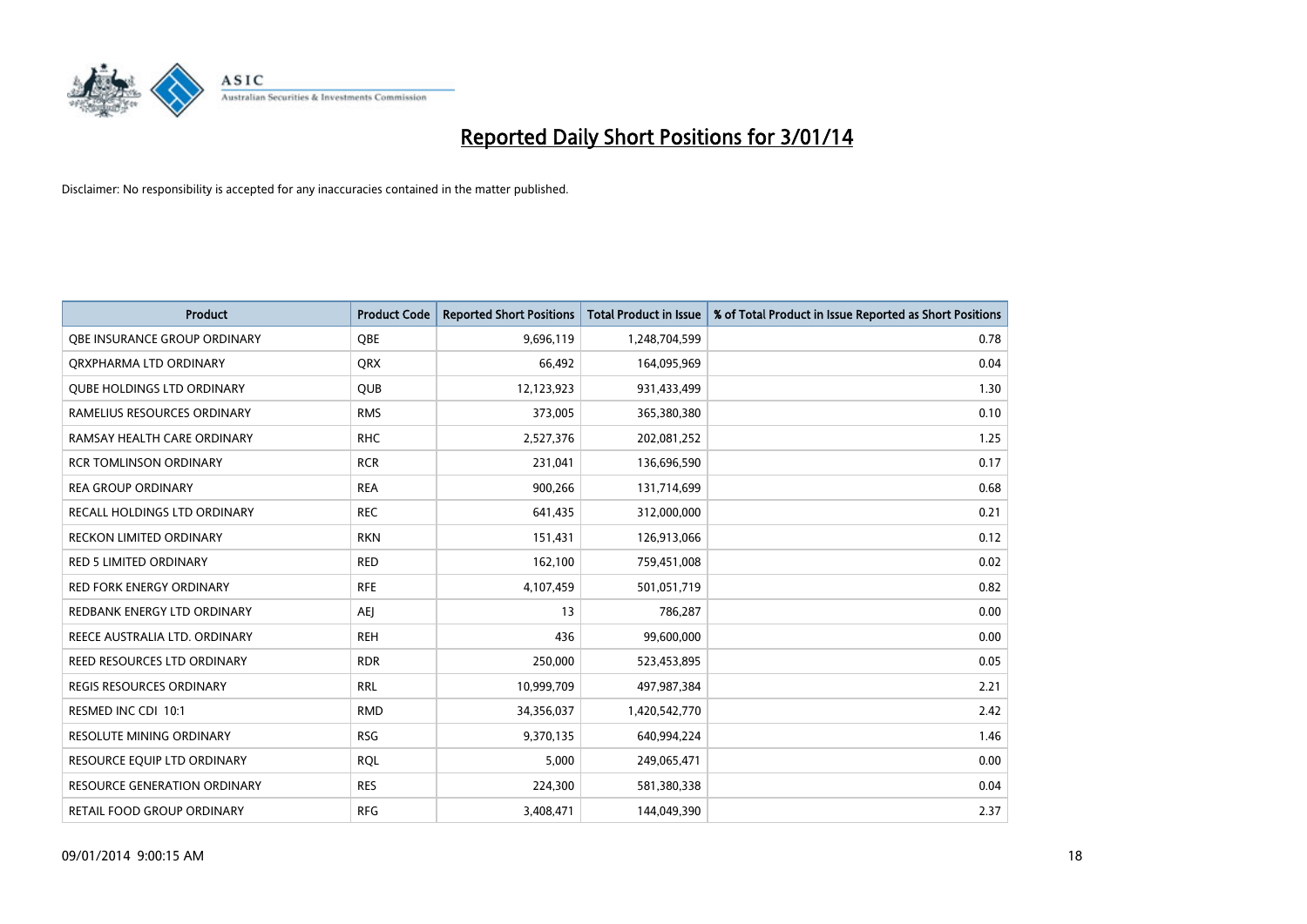

| <b>Product</b>                               | <b>Product Code</b> | <b>Reported Short Positions</b> | <b>Total Product in Issue</b> | % of Total Product in Issue Reported as Short Positions |
|----------------------------------------------|---------------------|---------------------------------|-------------------------------|---------------------------------------------------------|
| <b>REX MINERALS LIMITED ORDINARY</b>         | <b>RXM</b>          | 1,818,266                       | 188,907,284                   | 0.96                                                    |
| RHG LIMITED ORDINARY                         | <b>RHG</b>          | 1,085                           | 308,483,177                   | 0.00                                                    |
| <b>RIDLEY CORPORATION ORDINARY</b>           | <b>RIC</b>          | 104,644                         | 307,817,071                   | 0.03                                                    |
| RIO TINTO LIMITED ORDINARY                   | <b>RIO</b>          | 3,413,660                       | 435,758,720                   | 0.78                                                    |
| ROBUST RESOURCES ORDINARY                    | <b>ROL</b>          | 4,000                           | 102,830,646                   | 0.00                                                    |
| ROC OIL COMPANY ORDINARY                     | <b>ROC</b>          | 1,129,263                       | 686,461,740                   | 0.16                                                    |
| ROYAL WOLF HOLDINGS ORDINARY                 | <b>RWH</b>          | 189,393                         | 100,387,052                   | 0.19                                                    |
| RURALCO HOLDINGS ORDINARY                    | <b>RHL</b>          | 1,408                           | 62,711,592                    | 0.00                                                    |
| SAI GLOBAL LIMITED ORDINARY                  | SAI                 | 7,025,276                       | 210,750,820                   | 3.33                                                    |
| SALMAT LIMITED ORDINARY                      | <b>SLM</b>          | 998                             | 159,812,799                   | 0.00                                                    |
| SAMSON OIL & GAS LTD ORDINARY                | <b>SSN</b>          | 1,478,000                       | 2,547,627,193                 | 0.06                                                    |
| SANDFIRE RESOURCES ORDINARY                  | <b>SFR</b>          | 1,414,957                       | 155,640,968                   | 0.91                                                    |
| SANTOS LTD ORDINARY                          | <b>STO</b>          | 5,134,716                       | 970,218,760                   | 0.53                                                    |
| SARACEN MINERAL ORDINARY                     | <b>SAR</b>          | 1,550,697                       | 595,263,186                   | 0.26                                                    |
| <b>SCA PROPERTY GROUP STAPLED SECURITIES</b> | SCP                 | 36,202,784                      | 648,628,320                   | 5.58                                                    |
| SEDGMAN LIMITED ORDINARY                     | SDM                 | 90,118                          | 223,224,636                   | 0.04                                                    |
| SEEK LIMITED ORDINARY                        | <b>SEK</b>          | 12,881,122                      | 339,132,780                   | 3.80                                                    |
| SELECT HARVESTS ORDINARY                     | <b>SHV</b>          | 24,080                          | 57,815,720                    | 0.04                                                    |
| SENEX ENERGY LIMITED ORDINARY                | <b>SXY</b>          | 8,802,911                       | 1,144,008,917                 | 0.77                                                    |
| SERVCORP LIMITED ORDINARY                    | SRV                 | 21,596                          | 98,432,275                    | 0.02                                                    |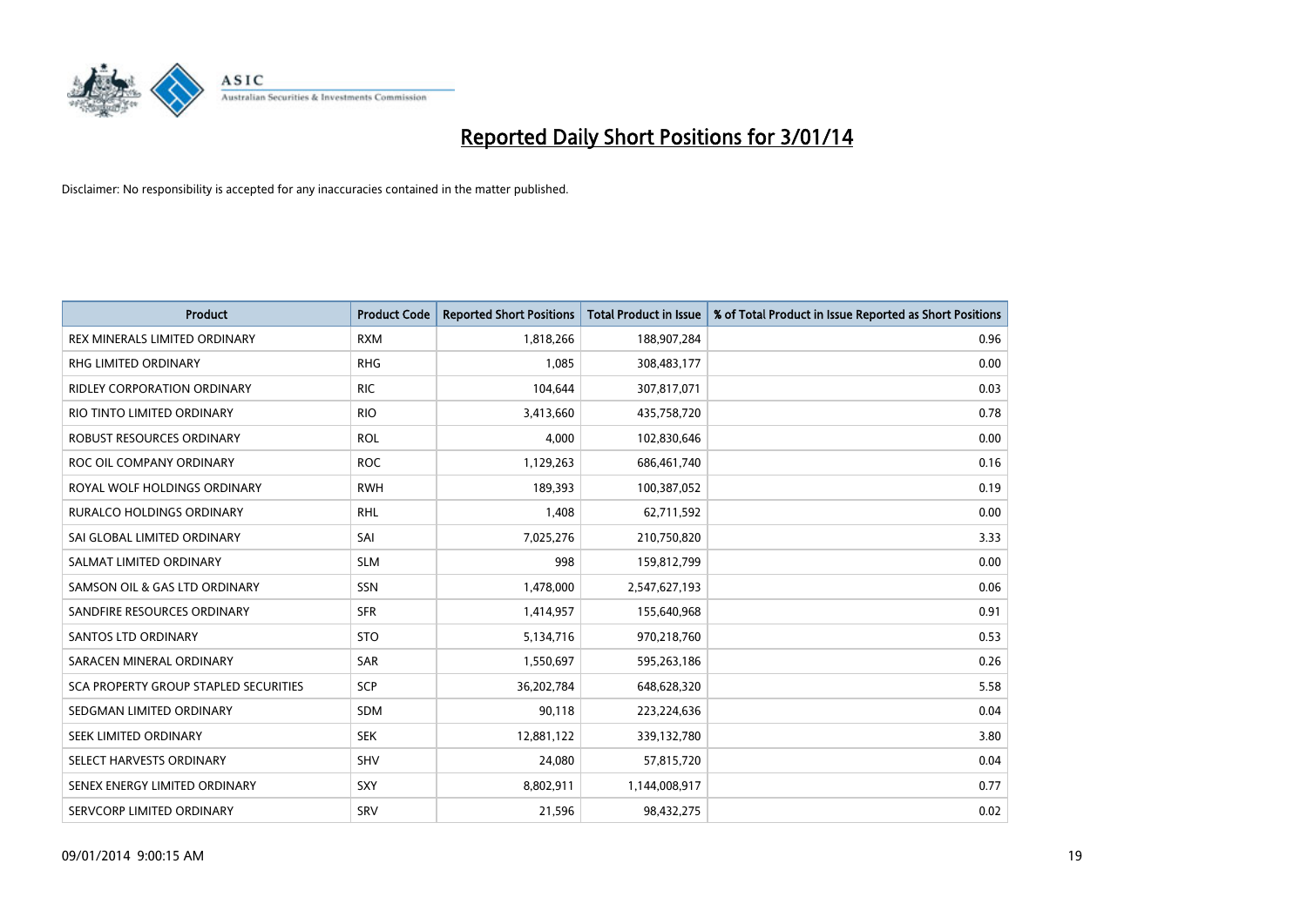

| <b>Product</b>                           | <b>Product Code</b> | <b>Reported Short Positions</b> | Total Product in Issue | % of Total Product in Issue Reported as Short Positions |
|------------------------------------------|---------------------|---------------------------------|------------------------|---------------------------------------------------------|
| SERVICE STREAM ORDINARY                  | <b>SSM</b>          | 100                             | 284,443,570            | 0.00                                                    |
| SEVEN GROUP HOLDINGS ORDINARY            | <b>SVW</b>          | 4,258,101                       | 308,160,281            | 1.38                                                    |
| SEVEN WEST MEDIA LTD ORDINARY            | SWM                 | 7,387,605                       | 999,160,872            | 0.74                                                    |
| SIGMA PHARMACEUTICAL ORDINARY            | <b>SIP</b>          | 5,977,016                       | 1,125,275,419          | 0.53                                                    |
| SILEX SYSTEMS ORDINARY                   | <b>SLX</b>          | 2,551,567                       | 170,297,752            | 1.50                                                    |
| SILVER CHEF LIMITED ORDINARY             | SIV                 | 214                             | 29,333,629             | 0.00                                                    |
| SILVER LAKE RESOURCE ORDINARY            | <b>SLR</b>          | 16,242,228                      | 437,594,758            | 3.71                                                    |
| SIMS METAL MGMT LTD ORDINARY             | SGM                 | 9,828,999                       | 204,434,248            | 4.81                                                    |
| SINGAPORE TELECOMM. CHESS DEPOSITARY INT | SGT                 | 5,168,910                       | 157,696,918            | 3.28                                                    |
| SIRIUS RESOURCES NL ORDINARY             | <b>SIR</b>          | 9,848,441                       | 261,930,167            | 3.76                                                    |
| SIRTEX MEDICAL ORDINARY                  | <b>SRX</b>          | 447,283                         | 56,108,439             | 0.80                                                    |
| SKILLED GROUP LTD ORDINARY               | <b>SKE</b>          | 3,949,827                       | 233,871,364            | 1.69                                                    |
| <b>SKY NETWORK ORDINARY</b>              | <b>SKT</b>          | 109,694                         | 389,139,785            | 0.03                                                    |
| SKYCITY ENT GRP LTD ORDINARY             | <b>SKC</b>          | 319,244                         | 580,016,676            | 0.06                                                    |
| <b>SLATER &amp; GORDON ORDINARY</b>      | SGH                 | 715,110                         | 202,481,656            | 0.35                                                    |
| SMS MANAGEMENT, ORDINARY                 | SMX                 | 3,755,528                       | 70,099,763             | 5.36                                                    |
| SONIC HEALTHCARE ORDINARY                | SHL                 | 4,625,825                       | 400,733,556            | 1.15                                                    |
| SOUL PATTINSON (W.H) ORDINARY            | <b>SOL</b>          | 73,872                          | 239,395,320            | 0.03                                                    |
| SOUTH BOULDER MINES ORDINARY             | <b>STB</b>          | $\mathbf{1}$                    | 128,177,826            | 0.00                                                    |
| SP AUSNET STAPLED SECURITIES             | <b>SPN</b>          | 57,250,135                      | 3,386,607,080          | 1.69                                                    |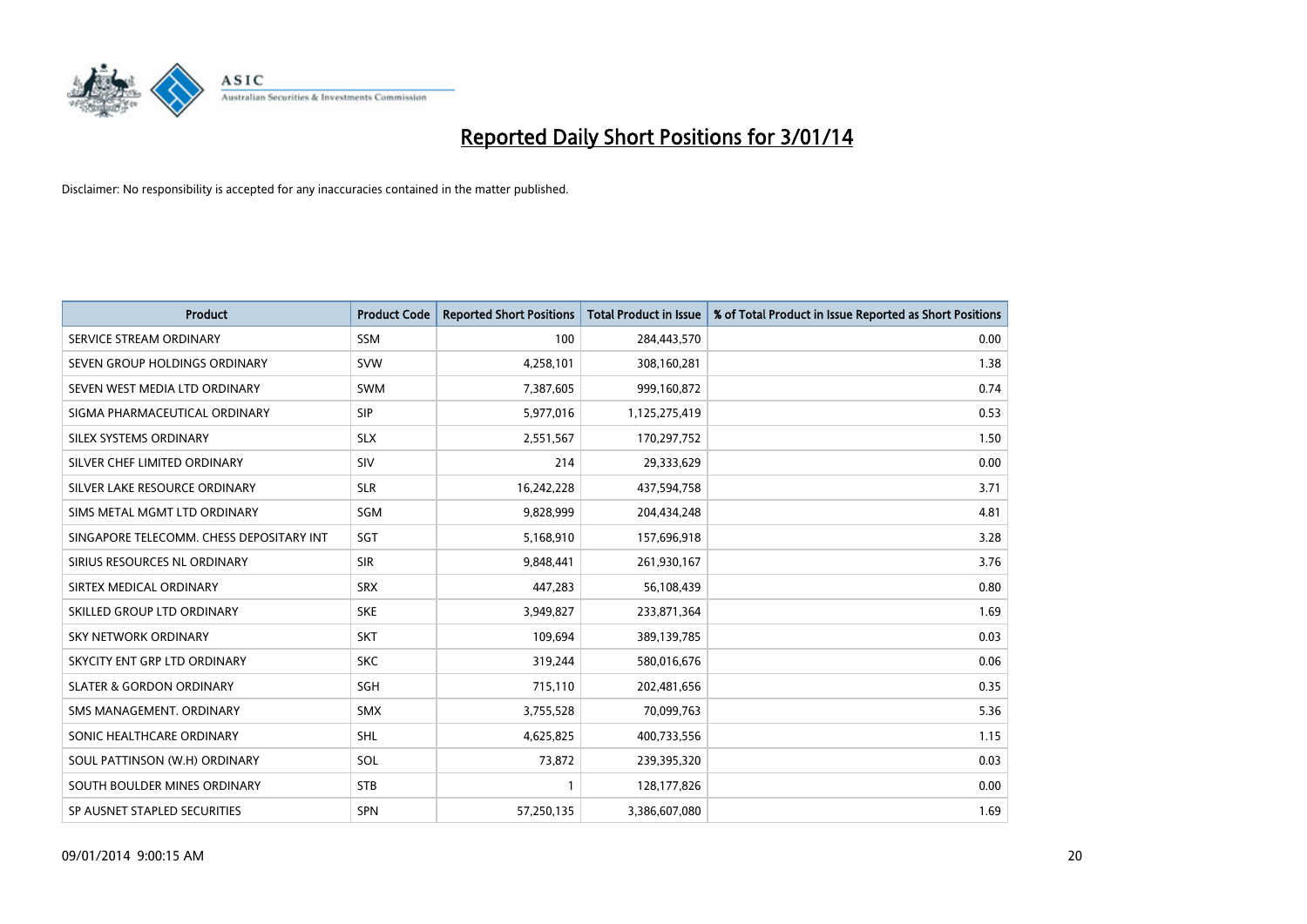

| Product                                  | <b>Product Code</b> | <b>Reported Short Positions</b> | <b>Total Product in Issue</b> | % of Total Product in Issue Reported as Short Positions |
|------------------------------------------|---------------------|---------------------------------|-------------------------------|---------------------------------------------------------|
| SPARK INFRASTRUCTURE STAPLED NOTE & UNIT | SKI                 | 49,053,451                      | 1,326,734,264                 | 3.70                                                    |
| SPDR 200 FUND ETF UNITS                  | <b>STW</b>          | 15,030                          | 44,878,688                    | 0.03                                                    |
| SPECIALTY FASHION ORDINARY               | <b>SFH</b>          | 48,904                          | 192,236,121                   | 0.03                                                    |
| ST BARBARA LIMITED ORDINARY              | <b>SBM</b>          | 18,061,892                      | 488,074,077                   | 3.70                                                    |
| STARPHARMA HOLDINGS ORDINARY             | SPL                 | 14,549,330                      | 284,574,948                   | 5.11                                                    |
| STEADFAST GROUP LTD ORDINARY             | <b>SDF</b>          | 1,141,179                       | 500,971,408                   | 0.23                                                    |
| STHN CROSS MEDIA ORDINARY                | <b>SXL</b>          | 2,629,248                       | 705,099,800                   | 0.37                                                    |
| STOCKLAND UNITS/ORD STAPLED              | SGP                 | 13,499,097                      | 2,305,750,747                 | 0.59                                                    |
| STRAITS RES LTD. ORDINARY                | SRO                 | 31,522                          | 1,217,730,293                 | 0.00                                                    |
| STRIKE ENERGY LTD ORDINARY               | <b>STX</b>          | 5,000                           | 706,519,664                   | 0.00                                                    |
| STW COMMUNICATIONS ORDINARY              | SGN                 | 613,372                         | 403,828,512                   | 0.15                                                    |
| SUNCORP GROUP LTD ORDINARY               | <b>SUN</b>          | 4,287,576                       | 1,286,600,980                 | 0.33                                                    |
| SUNDANCE ENERGY ORDINARY                 | <b>SEA</b>          | 735,740                         | 463,173,668                   | 0.16                                                    |
| SUNDANCE RESOURCES ORDINARY              | <b>SDL</b>          | 31,082,891                      | 3,073,110,985                 | 1.01                                                    |
| SUNLAND GROUP LTD ORDINARY               | <b>SDG</b>          | 55,391                          | 181,710,087                   | 0.03                                                    |
| SUPER RET REP LTD ORDINARY               | <b>SUL</b>          | 1,062,629                       | 196,731,620                   | 0.54                                                    |
| SYD AIRPORT STAPLED US PROHIBIT.         | <b>SYD</b>          | 28,611,222                      | 2,194,322,759                 | 1.30                                                    |
| SYRAH RESOURCES ORDINARY                 | <b>SYR</b>          | 2,428,008                       | 162,335,614                   | 1.50                                                    |
| TABCORP HOLDINGS LTD ORDINARY            | <b>TAH</b>          | 21,641,014                      | 754,274,706                   | 2.87                                                    |
| TANAMI GOLD NL ORDINARY                  | <b>TAM</b>          | 678,878                         | 925,621,728                   | 0.07                                                    |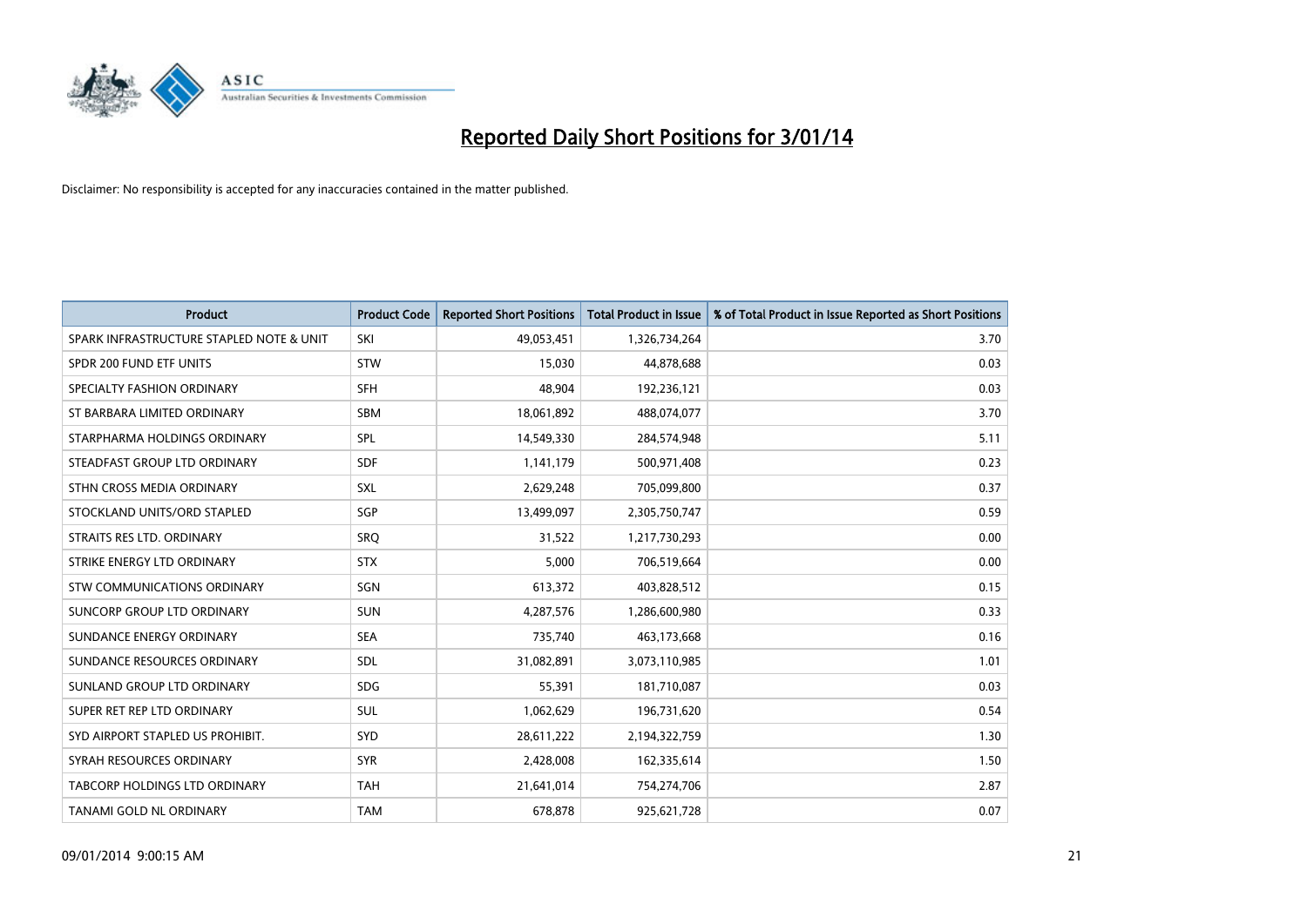

| Product                             | <b>Product Code</b> | <b>Reported Short Positions</b> | <b>Total Product in Issue</b> | % of Total Product in Issue Reported as Short Positions |
|-------------------------------------|---------------------|---------------------------------|-------------------------------|---------------------------------------------------------|
| TAP OIL LIMITED ORDINARY            | <b>TAP</b>          | 86,542                          | 242,115,528                   | 0.04                                                    |
| TASSAL GROUP LIMITED ORDINARY       | <b>TGR</b>          | 37,329                          | 146,507,029                   | 0.03                                                    |
| TATTS GROUP LTD ORDINARY            | <b>TTS</b>          | 10,645,794                      | 1,417,117,821                 | 0.75                                                    |
| <b>TECHNOLOGY ONE ORDINARY</b>      | <b>TNE</b>          | 5,055                           | 307,721,455                   | 0.00                                                    |
| TELECOM CORPORATION ORDINARY        | TEL                 | 8,355,985                       | 1,824,150,788                 | 0.46                                                    |
| TELSTRA CORPORATION, ORDINARY       | <b>TLS</b>          | 31,708,539                      | 12,443,074,357                | 0.25                                                    |
| TEN NETWORK HOLDINGS ORDINARY       | <b>TEN</b>          | 148,155,800                     | 2,586,970,845                 | 5.73                                                    |
| TERANGA GOLD CORP CDI 1:1           | <b>TGZ</b>          | 3,819                           | 171,110,480                   | 0.00                                                    |
| TFS CORPORATION LTD ORDINARY        | <b>TFC</b>          | 168,831                         | 282,157,408                   | 0.06                                                    |
| THE REJECT SHOP ORDINARY            | <b>TRS</b>          | 1,778,362                       | 28,826,248                    | 6.17                                                    |
| THORN GROUP LIMITED ORDINARY        | <b>TGA</b>          | 2,780                           | 148,897,155                   | 0.00                                                    |
| <b>TIGER RESOURCES ORDINARY</b>     | <b>TGS</b>          | 1,602,496                       | 802,710,269                   | 0.20                                                    |
| TITAN ENERGY SERVICE ORDINARY       | <b>TTN</b>          | 5,291                           | 48,866,894                    | 0.01                                                    |
| TOLL HOLDINGS LTD ORDINARY          | <b>TOL</b>          | 30,265,991                      | 717,133,875                   | 4.22                                                    |
| TORO ENERGY LIMITED ORDINARY        | <b>TOE</b>          | 139,845                         | 1,489,883,453                 | 0.01                                                    |
| TOX FREE SOLUTIONS ORDINARY         | <b>TOX</b>          | 2,059,068                       | 133,242,359                   | 1.55                                                    |
| TPG TELECOM LIMITED ORDINARY        | <b>TPM</b>          | 1,710,997                       | 793,808,141                   | 0.22                                                    |
| <b>TRADE ME GROUP ORDINARY</b>      | <b>TME</b>          | 1,127,441                       | 396,261,129                   | 0.28                                                    |
| <b>TRANSFIELD SERVICES ORDINARY</b> | <b>TSE</b>          | 37,804,260                      | 512,457,716                   | 7.38                                                    |
| TRANSPACIFIC INDUST. ORDINARY       | <b>TPI</b>          | 24,300,826                      | 1,578,563,490                 | 1.54                                                    |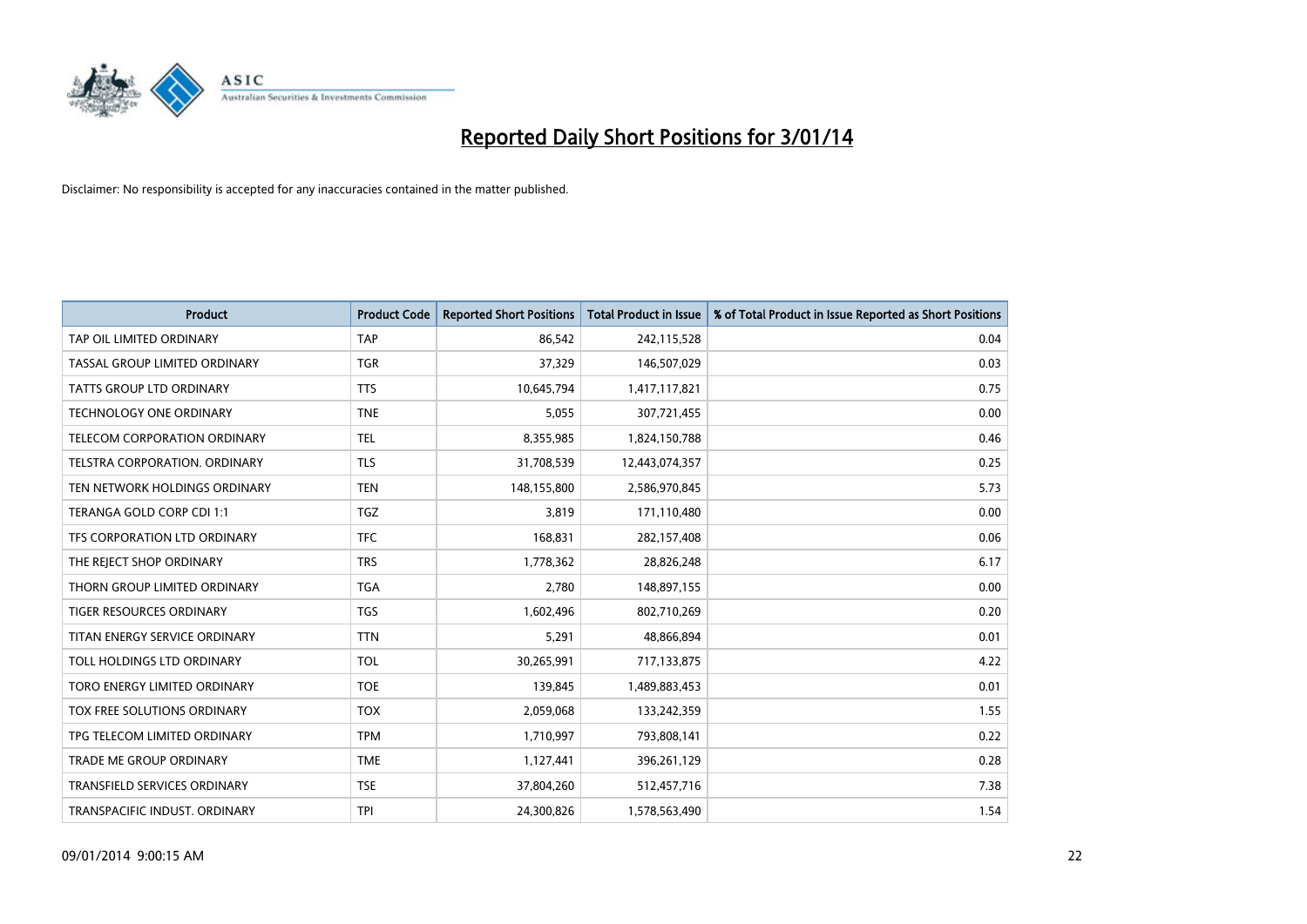

| <b>Product</b>                        | <b>Product Code</b> | <b>Reported Short Positions</b> | <b>Total Product in Issue</b> | % of Total Product in Issue Reported as Short Positions |
|---------------------------------------|---------------------|---------------------------------|-------------------------------|---------------------------------------------------------|
| TRANSURBAN GROUP TRIPLE STAPLED SEC.  | <b>TCL</b>          | 1,454,082                       | 1,486,013,648                 | 0.10                                                    |
| <b>TREASURY GROUP ORDINARY</b>        | <b>TRG</b>          | 18,128                          | 23,070,755                    | 0.08                                                    |
| TREASURY WINE ESTATE ORDINARY         | <b>TWE</b>          | 32,575,805                      | 647,227,144                   | 5.03                                                    |
| TROY RESOURCES LTD ORDINARY           | <b>TRY</b>          | 270,845                         | 168,486,562                   | 0.16                                                    |
| TWENTY-FIRST FOX INC A NON-VOTING CDI | <b>FOXLV</b>        | 616,169                         | 4,968,941                     | 12.40                                                   |
| TWENTY-FIRST FOX INC B VOTING CDI     | <b>FOX</b>          | 914,407                         | 212,815,026                   | 0.43                                                    |
| UGL LIMITED ORDINARY                  | UGL                 | 22,150,139                      | 166,511,240                   | 13.30                                                   |
| UNILIFE CORPORATION CDI 6:1           | <b>UNS</b>          | 65,798                          | 275,144,340                   | 0.02                                                    |
| UXC LIMITED ORDINARY                  | <b>UXC</b>          | 1,114,527                       | 320,551,687                   | 0.35                                                    |
| <b>VEDA GROUP LTD ORDINARY</b>        | <b>VED</b>          | 764,032                         | 842,055,406                   | 0.09                                                    |
| <b>VENTURE MINERALS ORDINARY</b>      | <b>VMS</b>          | 193,000                         | 287,320,170                   | 0.07                                                    |
| <b>VILLAGE ROADSHOW LTD ORDINARY</b>  | <b>VRL</b>          | 494,792                         | 159,493,510                   | 0.31                                                    |
| VIRGIN AUS HLDG LTD ORDINARY          | VAH                 | 119,016,594                     | 3,514,807,839                 | 3.39                                                    |
| <b>VIRTUS HEALTH LTD ORDINARY</b>     | <b>VRT</b>          | 1,529,325                       | 79,536,601                    | 1.92                                                    |
| VISION EYE INSTITUTE ORDINARY         | VEI                 | 1,899,381                       | 160,759,740                   | 1.18                                                    |
| <b>VOCATION LTD ORDINARY</b>          | <b>VET</b>          | 9,443,136                       | 200,000,000                   | 4.72                                                    |
| <b>VOCUS COMMS LTD ORDINARY</b>       | <b>VOC</b>          | 184,902                         | 80,779,125                    | 0.23                                                    |
| WARRNAMBOOL CHEESE ORDINARY           | <b>WCB</b>          | 39,999                          | 55,969,511                    | 0.07                                                    |
| <b>WATPAC LIMITED ORDINARY</b>        | <b>WTP</b>          | 2,843                           | 184,332,526                   | 0.00                                                    |
| <b>WEBJET LIMITED ORDINARY</b>        | <b>WEB</b>          | 2,338,094                       | 79,397,959                    | 2.94                                                    |